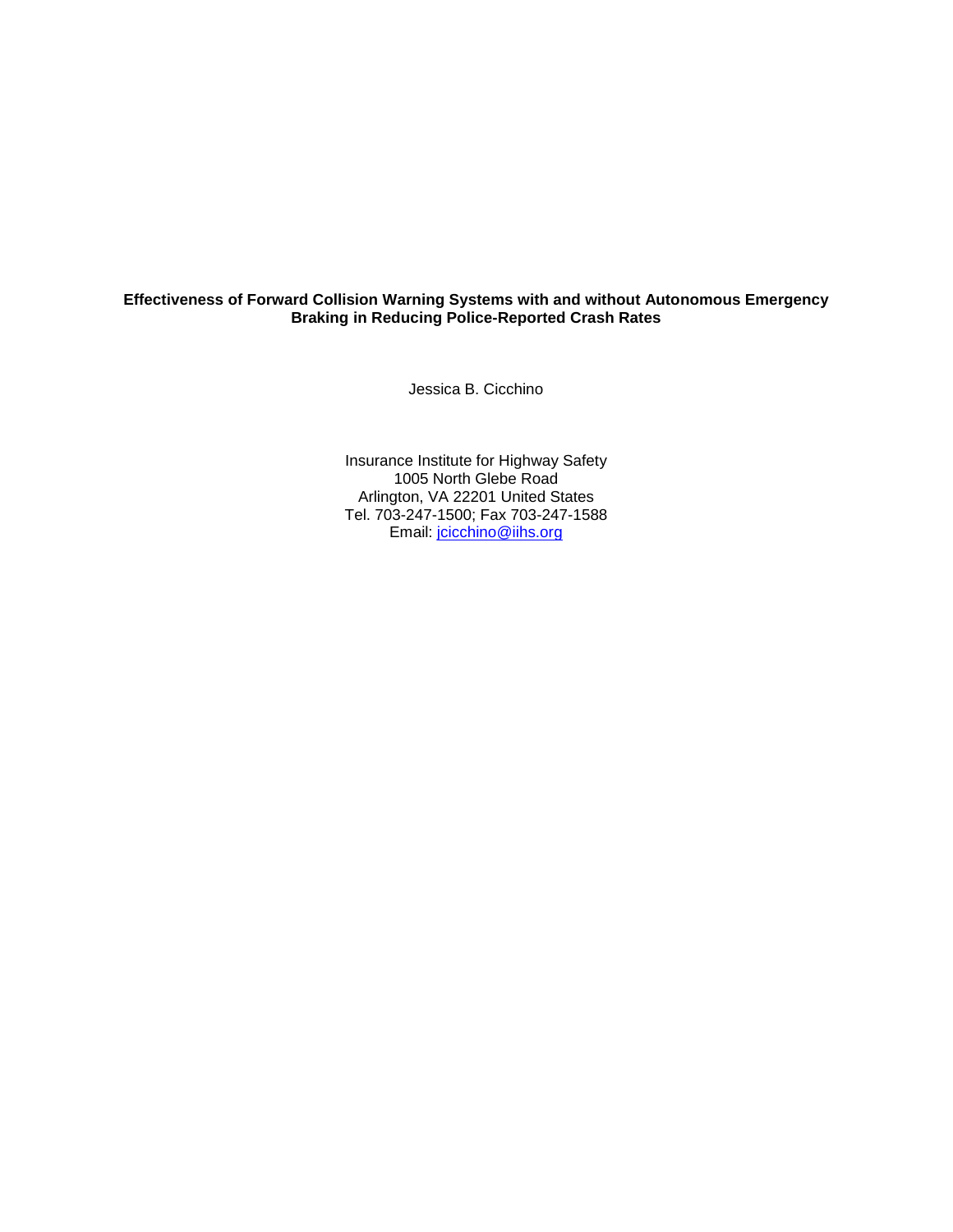# **ABSTRACT**

*Objective:* To evaluate the effectiveness of forward collision warning (FCW) and autonomous emergency braking (AEB) in reducing front-to-rear crashes and injuries.

*Methods:* Poisson regression was used to compare rates of police-reported crash involvements per insured vehicle year in 27 U.S. states during 2010-2014 between passenger vehicle models with FCW alone or with AEB and the same models where the optional systems were not purchased, controlling for other collision avoidance systems on the vehicle and other factors affecting crash risk.

*Results:* FCW alone and FCW with AEB reduced rear-end striking crash involvement rates by 23 percent and 39 percent, respectively. FCW with AEB reduced rates of rear-end striking crash involvements with injuries by 42 percent and rates of rear-end striking crash involvements with third-party injuries by 44 percent, but reductions with FCW alone were not statistically significant (6% and 4%, respectively). Additionally, FCW alone and with AEB reduced involvement rates in all crashes by 12 percent and 6 percent, respectively; multi-vehicle crashes by 11 percent and 5 percent, respectively; injury crashes by 15 percent and 2 percent, respectively; and third-party injury crashes by 6 percent and 9 percent, respectively. Of these, only reductions in all, multi-vehicle, and injury crashes for FCW alone were significant.

*Conclusions:* FCW alone and FCW with AEB are effective in reducing rear-end crashes and FCW with AEB is effective in reducing rear-end injury crashes, based on the crash experiences of drivers who have purchased the optional technologies. It was surprising that reductions in rear-end injury crash rates for FCW alone were small and non-significant given that the system reduced injury crash rates significantly across all crash types.

*Practical applications:* Approximately 700,000 U.S. police-reported rear-end crashes in 2013 and 300,000 injuries in such crashes could have been prevented if all vehicles were equipped with FCW with AEB that performs similarly as it did for study vehicles.

**Keywords:** Crash avoidance technologies, Autonomous emergency braking, Forward collision warning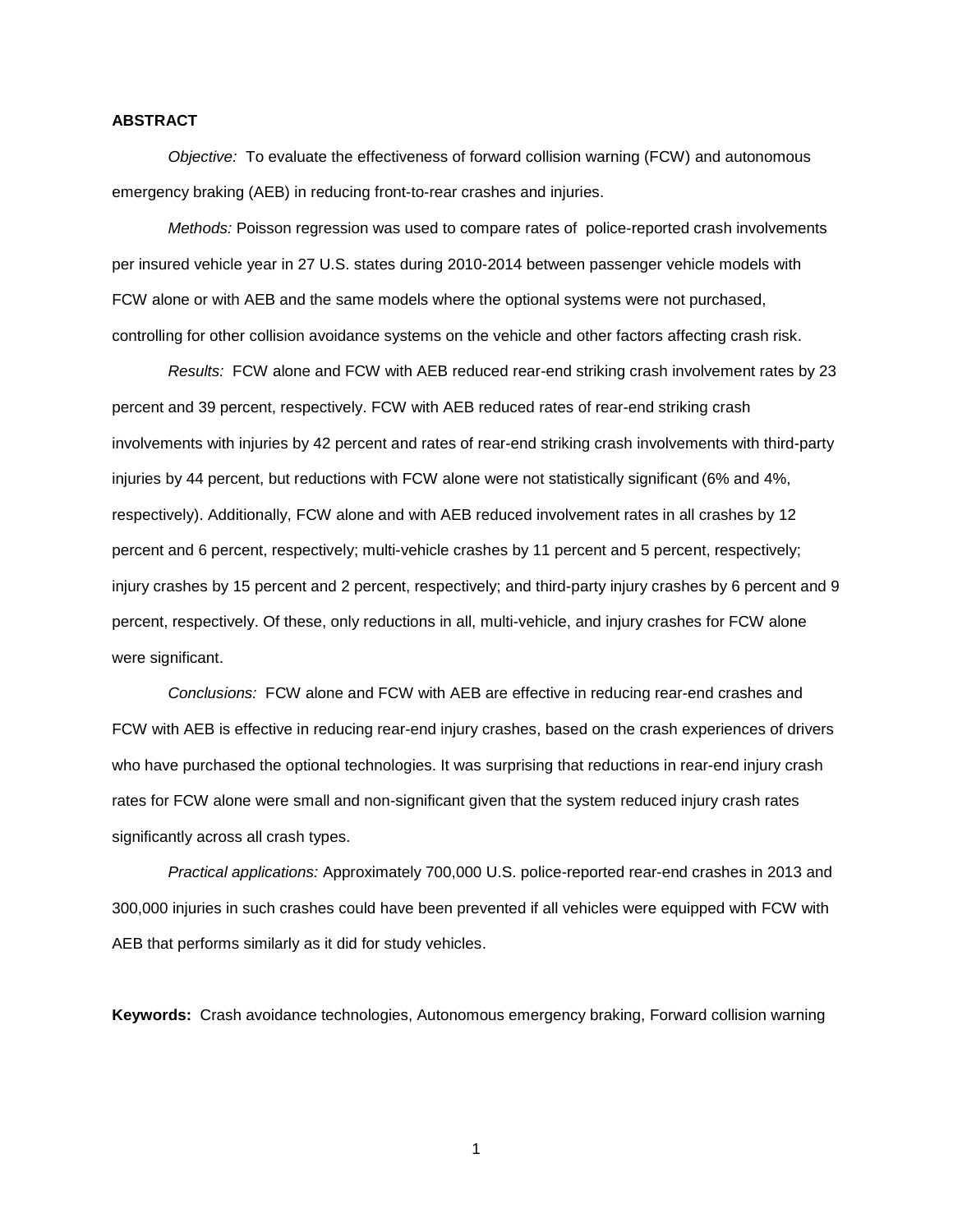# **1. Introduction**

Fatalities on U.S. roads have decreased steeply over the last 50 years. Advances in vehicle crashworthiness have been a major factor in this decline (Farmer & Lund, 2015). Recent vehicle technologies help drivers avoid crashes altogether. Electronic stability control, an early collision avoidance technology, reduces single-vehicle fatal crash risk by an estimated 49 percent (Farmer, 2010).

Front crash prevention systems are designed to prevent frontal crashes or lessen their severity. Most systems warn the driver when a frontal collision becomes likely and precharge the brakes to maximize their effectiveness when the driver responds. Some systems brake autonomously if the driver does not respond to the warning, and others brake autonomously at low speeds without a prior warning. Autonomous braking can reduce the severity of a crash by lowering the speed of the striking vehicle if it does not prevent the crash entirely.

Forward collision warning (FCW) was first introduced in the United States by Mercedes-Benz in 2000. Systems with autonomous emergency braking (AEB) followed, and were first offered in the United States by Acura in 2006. Systems were initially offered as optional equipment in luxury vehicles but have become more widely available in recent years. In model year 2016, 40 percent of U.S. vehicle series offered FCW systems with AEB, most as optional equipment, and an additional 21 percent offered FCW systems without AEB. Ten U.S. automakers pledged in September 2015 to make AEB standard equipment in all of their vehicles.

Front crash prevention systems have the potential to prevent the most crashes of any currentlyavailable collision avoidance system. Using 2004-2008 U.S. data on passenger vehicle crashes, Jermakian (2011) estimated that front crash prevention could prevent or mitigate up to 20 percent of all crashes, 9 percent of crashes with non-fatal moderate or severe injuries, and 3 percent of fatal crashes. For rear-end crashes, the systems were estimated to potentially affect 70 percent of all crashes, 57 percent of non-fatal moderate or severe injury crashes, and 48 percent of fatal crashes.

The first research on the actual effectiveness of FCW alone and FCW with AEB came from the Highway Loss Data Institute ([HLDI], 2012a, 2012b, 2013, 2015a, 2015b), which performed a series of studies comparing U.S. insurance claim rates per insured vehicle year between vehicles with these systems and the same vehicle models where the optional systems were not purchased. Vehicles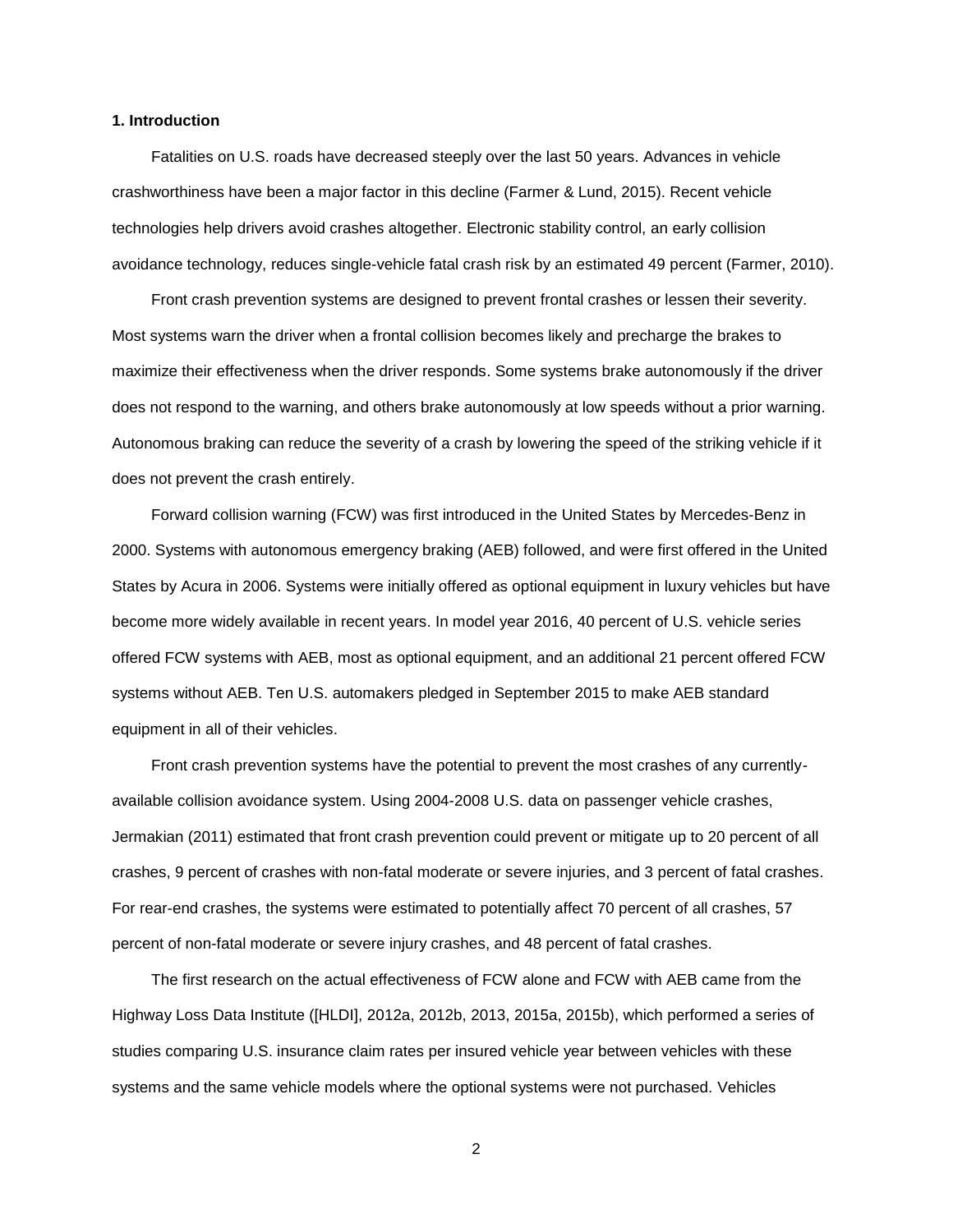analyzed included Honda Accords and Mercedes and Volvo models with FCW only, and Acura,

Mercedes-Benz, Subaru, and Volvo models with FCW and AEB. On Honda Accords, Subaru models, and Volvo models with AEB, front crash prevention came packaged with lane departure warning, which warns drivers when they drift from the lane; on Volvos with AEB, it also came packaged with a driver drowsiness alert.

In HLDI's research (2012a, 2012b, 2013, 2015a, 2015b), FCW alone was associated with 7-13 percent reductions in rates of property damage liability claims, which cover damage caused by the at-fault vehicle to other vehicles and property, and 4-24 percent reductions in rates of bodily injury liability claims, which cover medical costs for injuries inflicted by the at-fault vehicle to occupants of other vehicles or others on the road. Systems with FCW and AEB were associated with 10-15 percent reductions in property damage liability claim rates and 14-35 percent reductions in bodily damage liability claim rates. Reductions were not significant for all automakers. Among Mercedes-Benz and Volvo, which offered vehicles with FCW only and vehicles with FCW and AEB, FCW with AEB was associated with larger benefits than FCW alone.

Doyle, Edwards, and Avery (2015) compared auto insurance claim rates in the United Kingdom for Volkswagen Golf 7 vehicles equipped with FCW and AEB with rates for control vehicle models, finding reductions of 20 percent in third-party damage claim rates and of 45 percent in third-party injury claim rates associated with FCW and AEB. HLDI (2015c) and Doyle et al. (2015) reported comparable reductions in insurance claim rates for AEB systems that operate at low speeds without a prior warning to the driver.

Researchers in Sweden and Japan have examined the effect of FCW systems with AEB on rearend crash rates. Based on analyses of auto insurance data in Sweden, Volvos equipped with FCW and AEB were involved in 38-45 percent fewer rear-end striking crashes per insured vehicle year than the same Volvo models without the optional systems (Issakson-Hellman & Lindman, 2015a). In Japan, Subaru models with FCW and AEB, coupled with lane departure warning, were likewise involved in fewer rear-end and multiple-vehicle intersection crashes than the same models without the optional systems (Kumagai, 2015).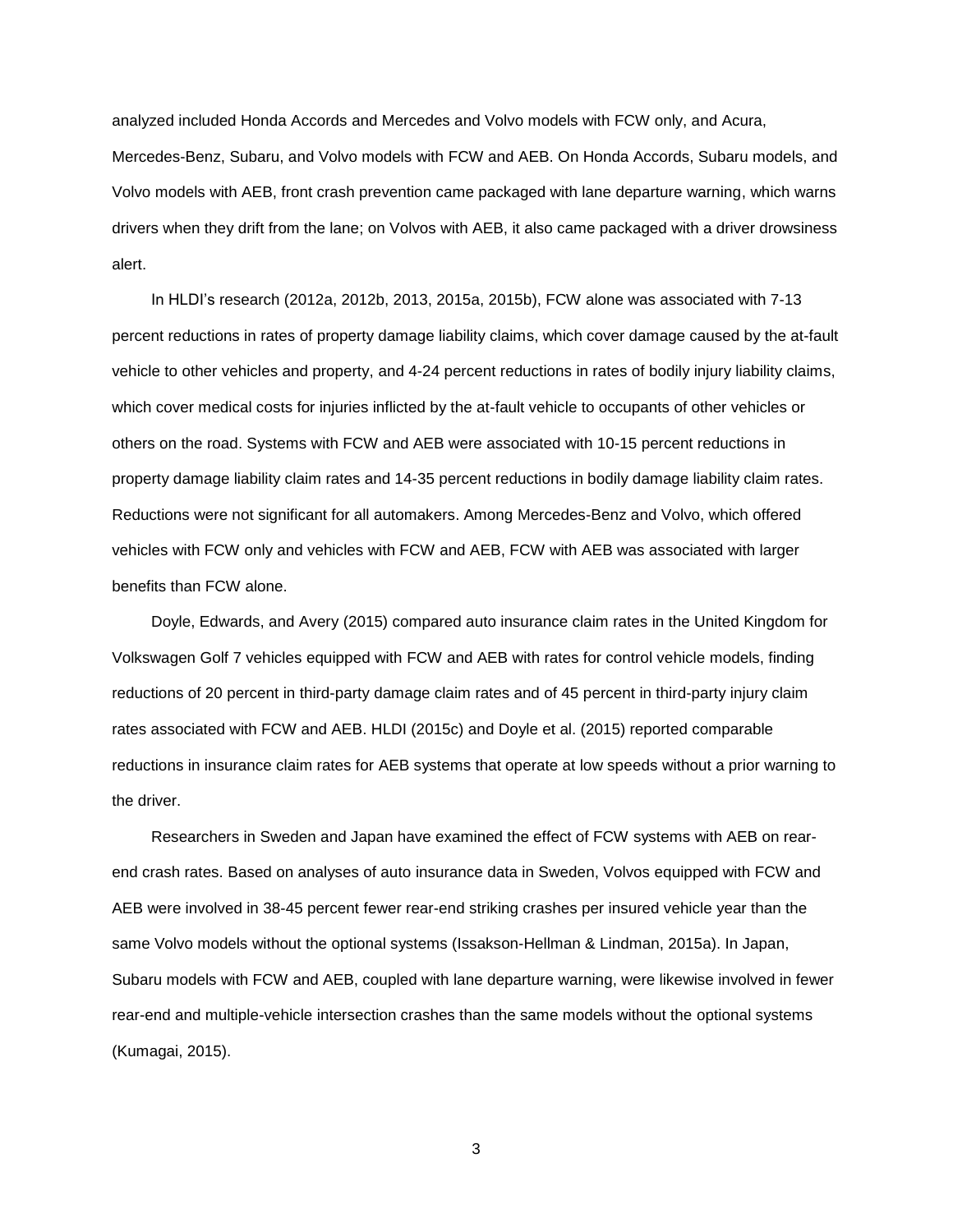Other researchers found that low-speed AEB systems without FCW were associated with reductions of 25-41 percent in rates of rear-end striking crash involvements (Cicchino, 2016; Issakson-Hellman & Lindman, 2015b), 35-47 percent in rates of rear-end striking crash involvements resulting in injuries (Cicchino, 2016; Fildes et al., 2015; Rizzi, Kullgren, & Tingvall, 2014), and 48 percent in rates of rear-end striking crash involvements resulting in injuries to occupants of other vehicles (Cicchino, 2015).

The purpose of the current study was to examine the effectiveness of FCW systems alone and FCW systems with AEB in preventing police-reported crashes and injuries in the United States. The study investigated the effects of systems on U.S. police-reported crash involvements of all types and rear-end striking crash involvements, of all severities and with injuries to anyone in the crash. The systems' effects on involvements in multi-vehicle crashes and crashes resulting in injuries to occupants of other vehicles were also investigated to compare with effects on property damage liability claims and bodily injury liability claims, respectively, found in prior research using insurance data. Crash involvement rates per insured vehicle year for insured vehicles with FCW alone and for vehicles with FCW and AEB systems were compared with rates for the same insured vehicle models/series where the optional systems were not purchased.

Effectiveness estimates were computed for individual automakers, controlling for other collision avoidance technologies offered by each automaker and characteristics of the rated driver, vehicle garaging location, and insurance policy. Effectiveness estimates also were pooled across automakers.

# **2. Methods**

# *2.1 Data*

Vehicle series and model years included in the study are listed in Table 1. Vehicle identification numbers (VINs) of Acura, Mercedes-Benz, and Volvo vehicles equipped with various collision avoidance technologies, including FCW and AEB, were obtained from manufacturers. Collision avoidance systems on Honda Accord and Subaru vehicles were tied to trim levels, which for these automakers are discernable from the VIN.

Eligible vehicle series were those that offered front crash prevention as an optional feature. Vehicles were excluded if some kind of front crash prevention was standard equipment for that series/model year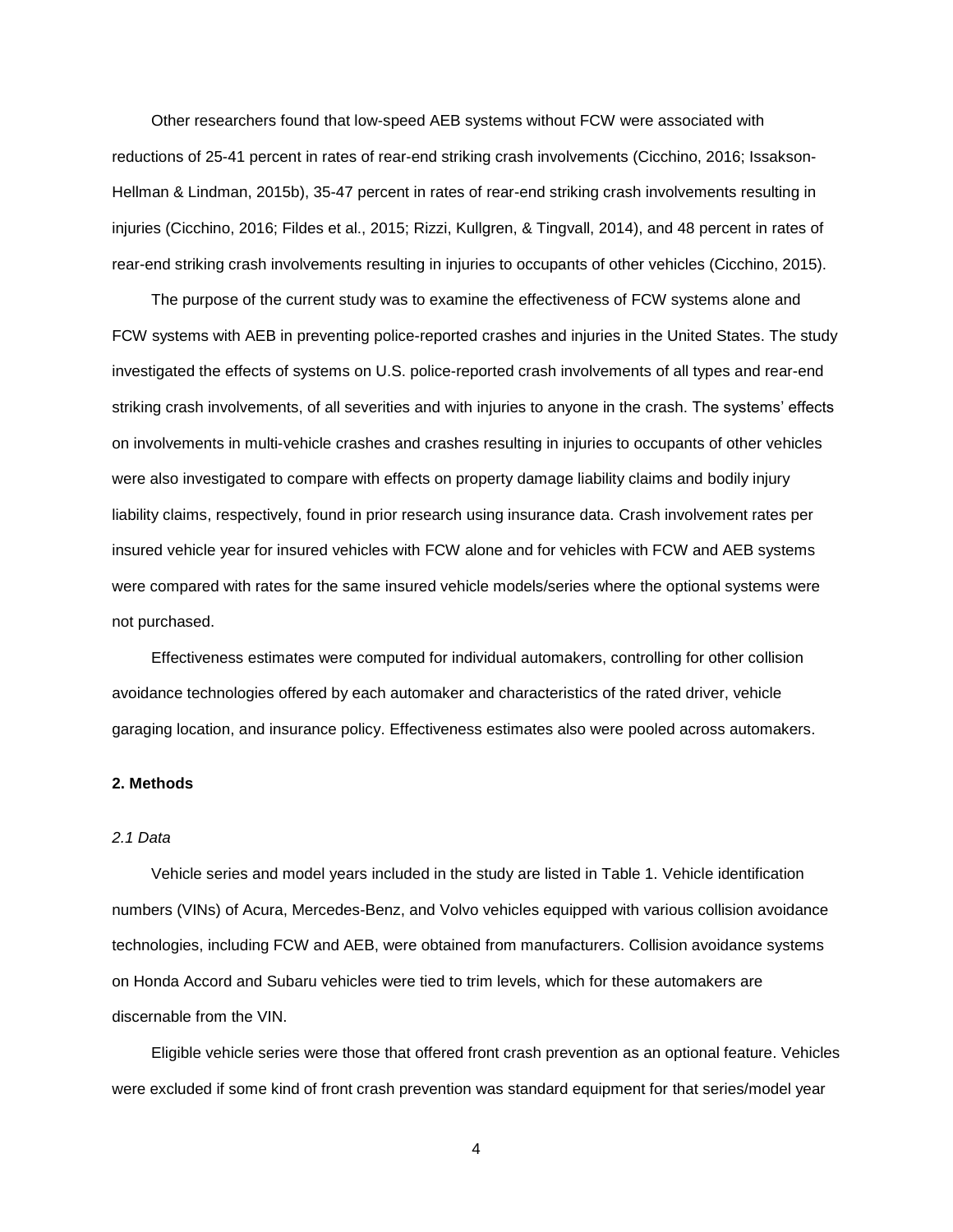| Series with forward collision warning alone |                                                                        |                        |  |  |  |  |
|---------------------------------------------|------------------------------------------------------------------------|------------------------|--|--|--|--|
| Make                                        | Series                                                                 | Model years            |  |  |  |  |
| Acura                                       | MDX 4D 2WD                                                             | 2014-2015              |  |  |  |  |
| Acura                                       | MDX 4D 4WD                                                             | 2014-2015              |  |  |  |  |
| Acura                                       | TLX 4D 2WD                                                             | 2015                   |  |  |  |  |
| Honda                                       | Accord 2D                                                              | 2013-2014              |  |  |  |  |
| Honda                                       | Accord 4D                                                              | 2013-2014              |  |  |  |  |
| Honda                                       | Accord Crosstour 4D 2WD                                                | 2013-2014              |  |  |  |  |
| Mercedes-Benz                               | CL Class 2D 2WD                                                        | 2001-2006              |  |  |  |  |
| Mercedes-Benz                               | <b>CLK Class 2D</b>                                                    | 2003-2004              |  |  |  |  |
| Mercedes-Benz                               | <b>CLK Class Convertible</b>                                           | 2004                   |  |  |  |  |
| Mercedes-Benz                               | CLS Class 4D 2WD                                                       | 2007-2011              |  |  |  |  |
| Mercedes-Benz                               | E Class 4D 2WD                                                         | 2003-2009              |  |  |  |  |
| Mercedes-Benz                               | E Class 4D 4WD                                                         | 2004                   |  |  |  |  |
| Mercedes-Benz                               | E Class SW 2WD                                                         | 2004-2009              |  |  |  |  |
| Mercedes-Benz                               | E Class SW 4WD                                                         | 2004, 2006             |  |  |  |  |
| Mercedes-Benz                               | GL Class 4D 4WD                                                        | 2007-2008, 2010-2011   |  |  |  |  |
| Mercedes-Benz                               | M Class 4D 4X2                                                         | 2010                   |  |  |  |  |
| Mercedes-Benz                               | M Class 4D 4X4                                                         | 2007-2008, 2010-2011   |  |  |  |  |
| Mercedes-Benz                               | R Class 4D 2WD                                                         | 2008                   |  |  |  |  |
| Mercedes-Benz                               | R Class 4D 4WD                                                         | 2007-2008, 2010-2011   |  |  |  |  |
| Mercedes-Benz                               | S Class Long Wheel Base 4D 2WD                                         |                        |  |  |  |  |
| Mercedes-Benz                               | S Class Long Wheel Base 4D 4WD                                         | 2001-2006<br>2003-2006 |  |  |  |  |
| Mercedes-Benz                               | <b>SL Class Convertible</b>                                            | 2003-2009, 2011        |  |  |  |  |
|                                             | S80 4D 2WD                                                             |                        |  |  |  |  |
| Volvo<br>Volvo                              | S80 4D 4WD                                                             | 2007-2008              |  |  |  |  |
| Volvo                                       | XC70 SW 4WD                                                            | 2007-2008              |  |  |  |  |
|                                             |                                                                        | 2008                   |  |  |  |  |
|                                             |                                                                        |                        |  |  |  |  |
|                                             |                                                                        |                        |  |  |  |  |
|                                             | Series with forward collision warning and autonomous emergency braking |                        |  |  |  |  |
| Make                                        | Series                                                                 | Model years            |  |  |  |  |
| Acura                                       | MDX 4D 2WD                                                             | 2014-2015              |  |  |  |  |
| Acura                                       | MDX 4D 4WD                                                             | 2010-2015              |  |  |  |  |
| Acura                                       | RL 4D 4WD                                                              | 2006-2012              |  |  |  |  |
| Acura                                       | TLX 4D 2WD                                                             | 2015                   |  |  |  |  |
| Acura                                       | ZDX 4D 4WD                                                             | 2010-2012              |  |  |  |  |
| Mercedes-Benz                               | CL Class 2D 2WD                                                        | 2007-2011              |  |  |  |  |
| Mercedes-Benz                               | CL Class 2D 4WD                                                        | 2009-2011              |  |  |  |  |
| Mercedes-Benz                               | E Class 2D 2WD                                                         | 2010-2011              |  |  |  |  |
| Mercedes-Benz                               | E Class 4D 2WD                                                         | 2010-2011              |  |  |  |  |
| Mercedes-Benz                               | E Class 4D 4WD                                                         | 2010-2011              |  |  |  |  |
| Mercedes-Benz                               | E Class SW 4WD                                                         | 2011                   |  |  |  |  |
| Mercedes-Benz                               | S Class Hybrid 4D 2WD                                                  | 2010-2011              |  |  |  |  |
| Mercedes-Benz                               | S Class Long Wheel Base 4D 2WD                                         | 2007-2011              |  |  |  |  |
| Mercedes-Benz                               | S Class Long Wheel Base 4D 4WD                                         | 2007-2011              |  |  |  |  |
| Subaru                                      | Forester 4D 4WD                                                        | 2014-2015              |  |  |  |  |
| Subaru                                      | Impreza 4D 4WD                                                         | 2015                   |  |  |  |  |
| Subaru                                      | Impreza SW 4WD                                                         | 2015                   |  |  |  |  |
| Subaru                                      | Legacy 4D 4WD                                                          | 2013-2015              |  |  |  |  |
| Subaru                                      | Outback SW 4WD                                                         | 2013-2015              |  |  |  |  |
| Subaru                                      | <b>XV Crosstrek</b>                                                    | 2015                   |  |  |  |  |
| Volvo                                       | S80 4D 2WD                                                             | 2008-2011              |  |  |  |  |
| Volvo                                       | S80 4D 4WD                                                             | 2008-2011              |  |  |  |  |
| Volvo                                       | <b>V70 SW 2WD</b>                                                      | 2008-2010              |  |  |  |  |
| Volvo<br>Volvo                              | XC70 SW 2WD<br>XC70 SW 4WD                                             | 2011<br>2008-2011      |  |  |  |  |

**Table 1.** Study vehicle series and model years

2D=two-door, 4D=four-door, 2WD=two-wheel drive, 4WD=four-wheel drive, SW=station wagon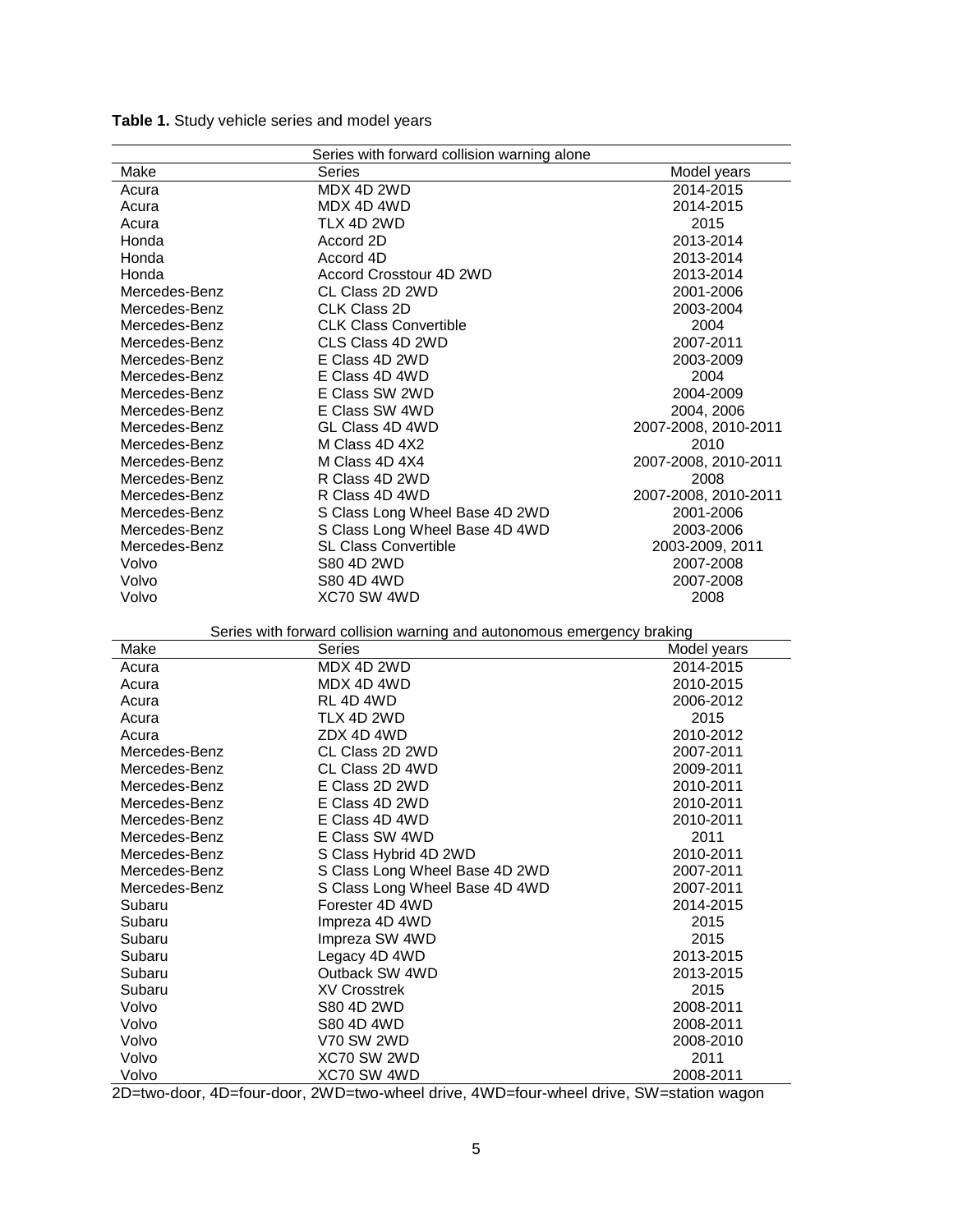combination; for example, Acura series where FCW was a standard feature and AEB was offered as an optional feature were excluded. Vehicles also were excluded if front crash prevention was offered, but no vehicles with a system from that series/model year combination were insured in study states during the calendar years analyzed.

The minimum speed at which front crash prevention was operational varied among systems from 0- 20 mph. Warnings on all systems were both auditory and visual. Some systems were capable of detecting imminent collisions with pedestrians in addition to vehicles. All vehicles with front crash prevention also had adaptive cruise control (ACC) with the exception of Acura and Honda Accord vehicles with FCW alone. Like regular cruise control, ACC allows drivers to set a travel speed, but ACC also decelerates to keep a set safe distance behind the vehicle ahead when traffic slows. When traffic speeds back up, the vehicle accelerates up to the set speed.

On the Honda Accord Touring trim, FCW is radar-based and includes ACC; on other Honda Accord trims, FCW is camera-based and there is no ACC. Front crash prevention was packaged with lane departure warning on Honda Accord models, Subaru models, and Volvo models with AEB. AEB on Volvo models was also packaged with a driver drowsiness alert.

Police-reported data for crashes involving study vehicles were extracted from 27 states that provided VINs with their crash data so that study vehicles could be identified. Data were available during 2010-2013 from Florida, Indiana, Louisiana, Nevada, New Jersey, New Mexico, Oklahoma, Rhode Island, and Utah; 2011-2013 from Mississippi; and 2010-2014 from Delaware, Georgia, Idaho, Iowa, Kansas, Michigan, Minnesota, Missouri, Nebraska, Pennsylvania, South Dakota, Tennessee, Texas, Vermont, Washington, Wisconsin, and Wyoming. VINs were missing or invalid for 14 percent of vehicles involved in crashes in these states during these years.

Striking vehicles in rear-end crashes were identified in crash data using the manner of collision, point of impact, and vehicle movement variables. In two-vehicle crashes, a vehicle was the striking vehicle in a rear-end crash if the manner of collision was front-to-rear, no vehicles in the crash were backing, the point of impact on the subject vehicle was the front (11 o'clock, 12 o'clock, or 1 o'clock positions), and the point of impact on the struck vehicle was the rear (5 o'clock, 6 o'clock, or 7 o'clock positions). In crashes identified as front-to-rear, involving 3 or more vehicles, and where no vehicles were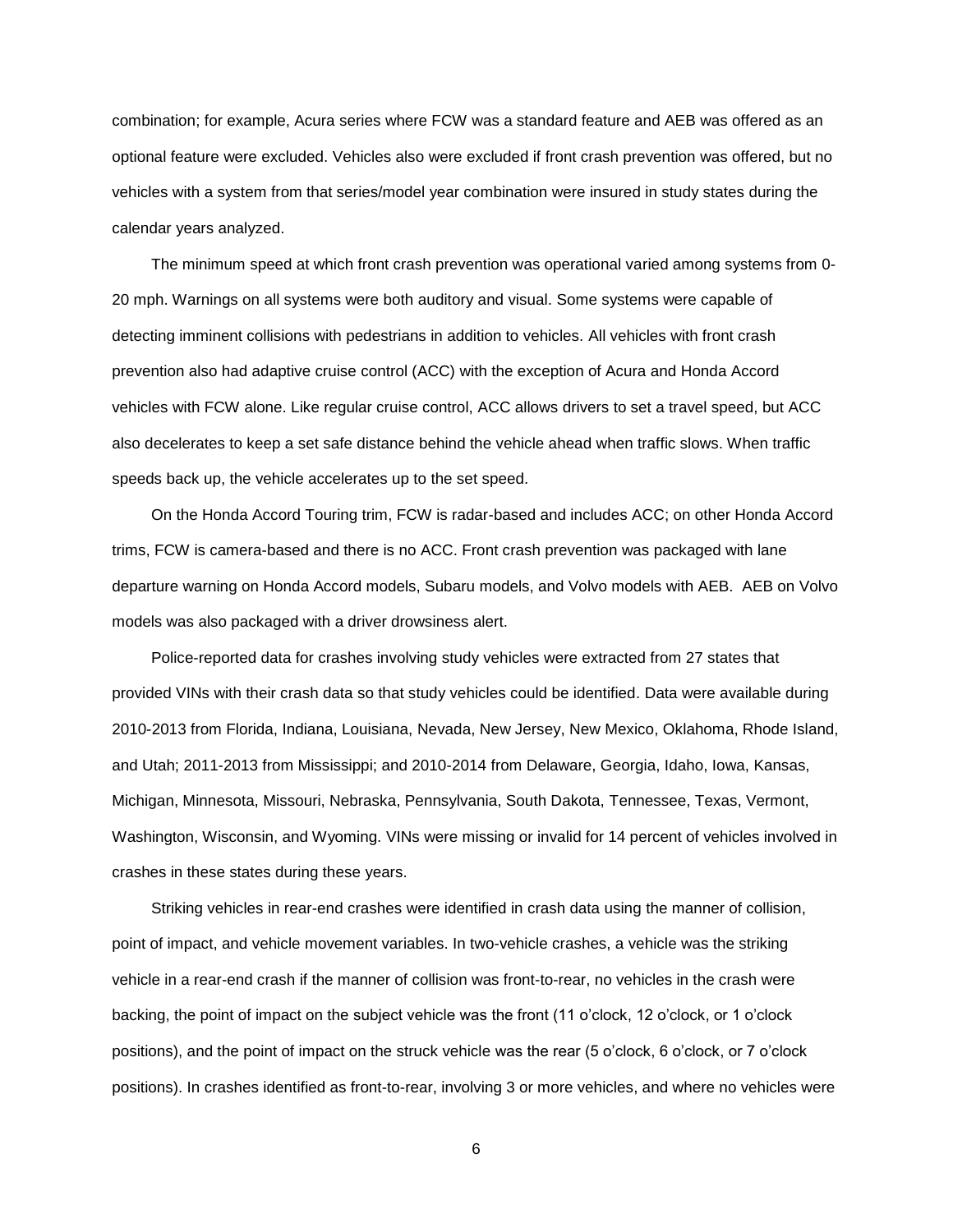backing, the subject vehicle was the striking vehicle if it was impacted in the front without consideration of the point of impact on other vehicles. Parked vehicles were not included in counts of the number of vehicles in crashes. The term rear-end striking crash is used in this paper to refer to crash involvements where the subject vehicle was the striking vehicle in a rear-end crash.

Injury crash involvements were those where any person involved in the crash, including occupants of any vehicle or non-occupants, received a K-, A-, B-, or C-level injury on the KABCO scale. Third-party injury crash involvements were those where occupants of vehicles other than the subject vehicle were injured in a multi-vehicle crash, such as occupants of the struck vehicle in a rear-end crash.

All 27 states identified front-to-rear crashes, but only 22 included information on point of impact (Delaware, Florida, Georgia, Idaho, Indiana, Iowa, Kansas, Louisiana, Michigan, Minnesota, Missouri, Nebraska, Nevada, Nevada, Oklahoma, Pennsylvania, Rhode Island, South Dakota, Tennessee, Texas, Utah, and Wyoming). Data from all 27 states were included in analyses of all crash configurations, and only data from the 22 states with point of impact were included in analyses of rear-end crash types.

Most states coded point of impact as clock positions, but a few coded more or fewer possible impact points. In these states, 11 o'clock and 1 o'clock were considered to be the two side impact points closest to the front corners of the vehicle, and 5 o'clock and 7 o'clock were considered to be the side impact points closest to the rear corners. If variables were available both for the initial and the most damaged points of impact, the initial point of impact was used.

Among study vehicles in the 22 states with information on the point of impact, the point of impact or the manner of collision each was missing in 5 percent of crash involvements. Either of these variables or the other vehicle's point of impact in two-vehicle crashes was missing information in 10 percent of crash involvements. Vehicles with missing data on these variables were treated as if they were not involved in rear-end striking crashes.

HLDI provided insurance data on vehicle exposure and the characteristics of the vehicle's garaging location, insurance policy, and rated driver (density of registered vehicles in the zip code where vehicle is garaged, deductible range of collision coverage, and age, gender, marital status, and insurance risk level of rated driver). The HLDI database includes approximately 85 percent of insured U.S. passenger vehicles.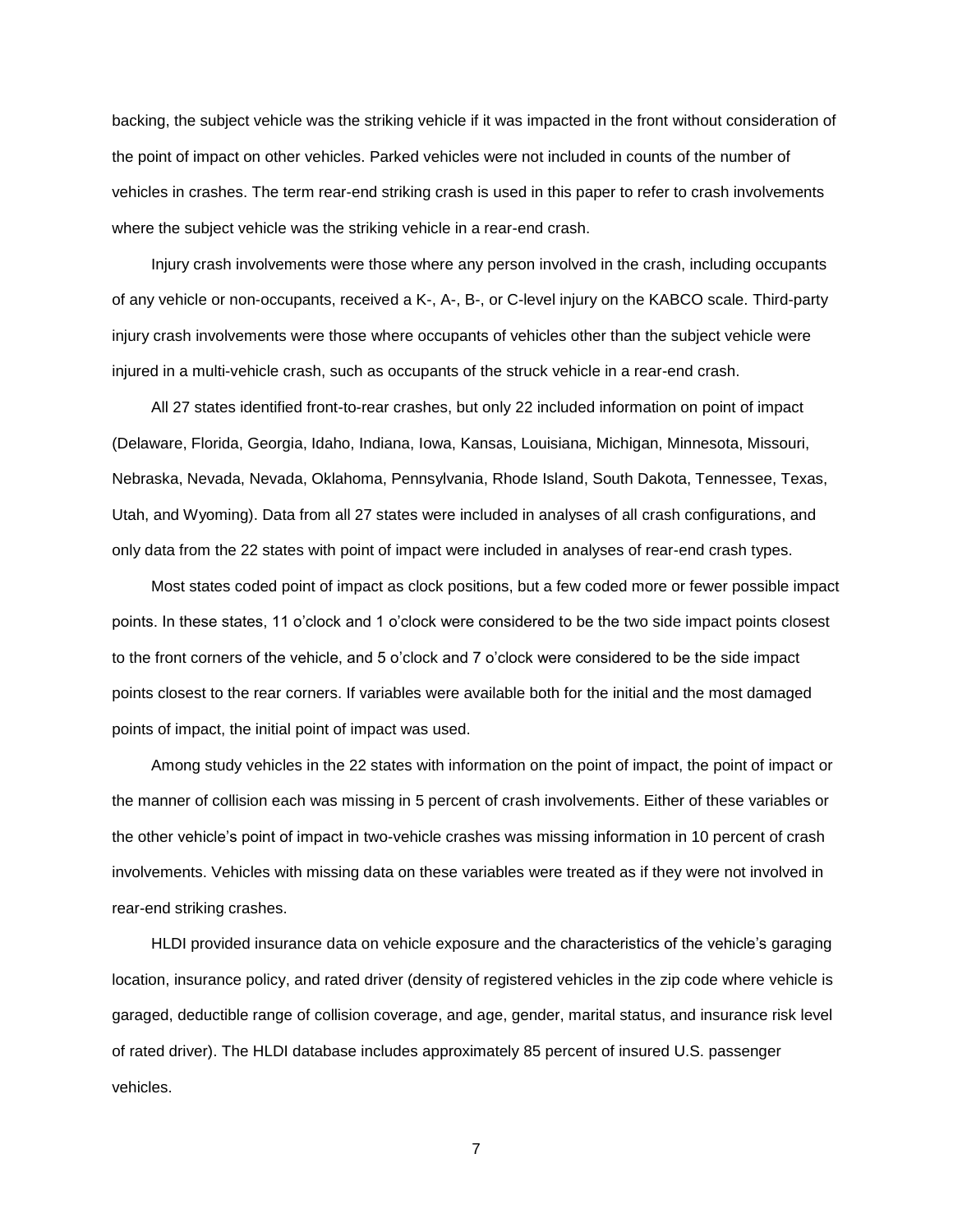Vehicle exposure was expressed in insured vehicle days, so that a vehicle that was insured for 6 months would have 183 days of exposure. For simplicity, exposure is presented in tables as insured vehicle years. Vehicle feature data, crash data, and insurance exposure data were merged by matching VINs within states; because VINs were matched within states, crashes that occurred in a different state than where a vehicle was insured were not captured.

In the study states during the study years, among the vehicle types examined, 22 percent of vehicles in crashes where the VIN was known did not appear in HLDI's database and an additional 6 percent were insured in a different state than where they crashed. These vehicles were excluded from both the numerator and denominator of crash rates.

# *2.2 Analyses*

Poisson regression was used to model crash involvement rates per insured vehicle year for vehicles with FCW alone or with FCW and AEB compared with vehicles without these systems, controlling for a number of other factors that affect crash risk. Models used a logarithmic link function. Separate regressions were constructed for each of the five automakers for each of the seven crash types examined, resulting in 35 separate models.

The seven crash types examined included: 1) all crashes of all configurations and severities, 2) multi-vehicle crashes, 3) injury crashes of all configurations, 4) third-party injury crashes of all configurations, 5) rear-end striking crashes of all severities, 6) rear-end striking crashes with injuries, and 7) rear-end striking crashes with third-party injuries.

Regressions controlled for rated driver age (15-24, 25-29, 30-39, 40-49, 50-59, 60-64, 65-69, 70+, unknown), gender, marital status, and insurance risk level (standard risk, nonstandard risk, unknown); state; calendar year; registered vehicle density per square mile (0-99, 100-499, 500+) in the zip code where the vehicle is garaged; and insurance policy deductible range for collision coverage (\$0-\$250, \$251-\$500, \$501-\$1000, \$1000+). These covariates were chosen for consistency with previous HLDI (2012a, 2012b, 2013, 2015a, 2015b) analyses examining the effects of these same systems on insurance claim rates. The covariates did not significantly predict crash involvement rates in all models, but all covariates were retained because each was a significant predictor in some models.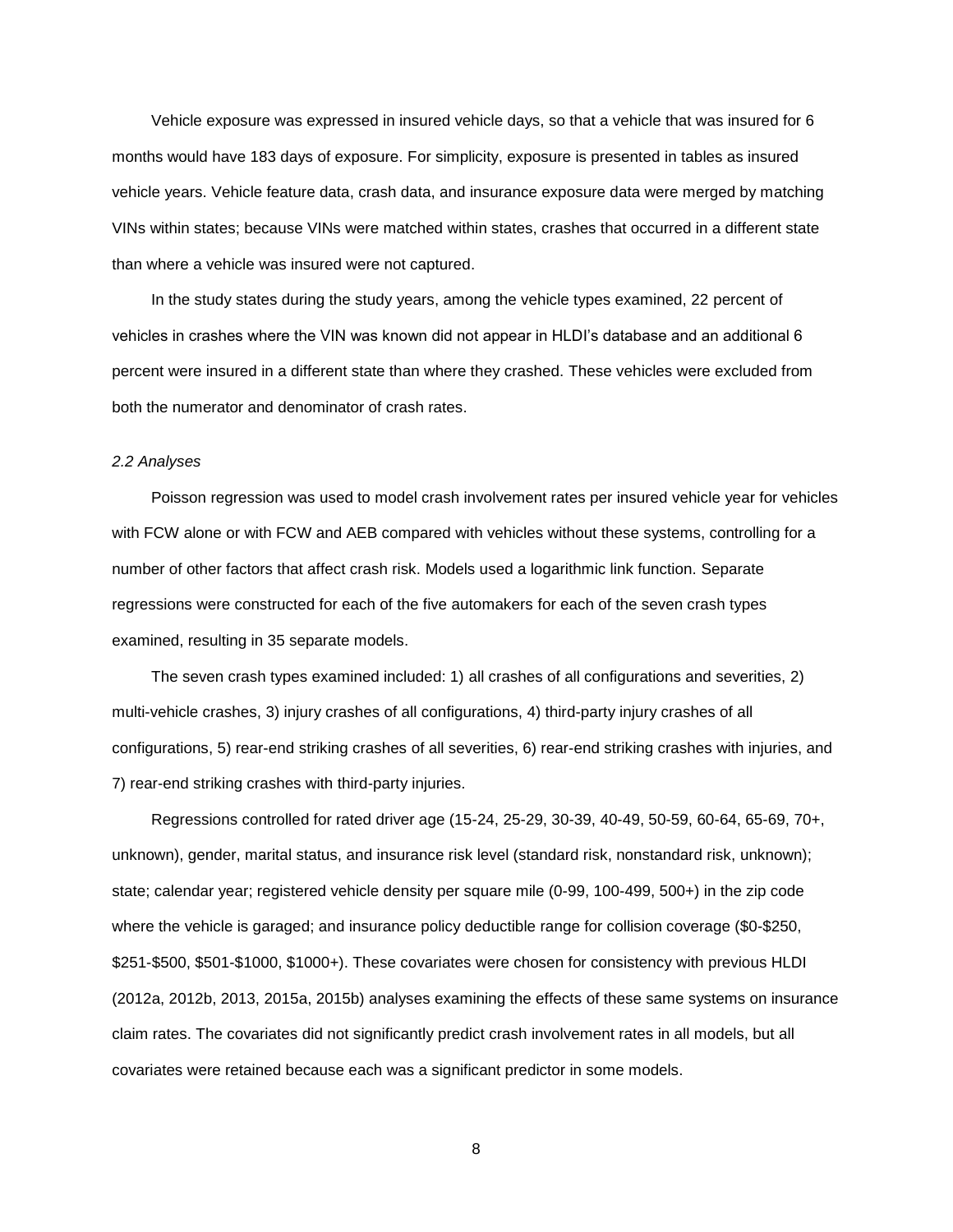In each of the manufacturer models, a single variable capturing the vehicle series and model year was included to control for differences among vehicle series unrelated to collision avoidance systems. Binary variables indicating the presence or absence of collision avoidance features were additionally included. Most manufacturers offered more than one type of front crash prevention system in study vehicles. For Honda Accord vehicles, separate estimates were produced for vehicles with FCW and ACC and for those with FCW but not ACC. Acura offered FCW alone beginning in model year 2014, and this system was included as a covariate in models. However, model results for Acura's FCW system are not reported or included in pooled estimates for FCW alone because there were too few crashes among vehicles of the series/model year combinations that offered the system to produce estimates for rear-end crash types.

The collision avoidance features included in each manufacturer's model were as follows:

- Acura: FCW with AEB, FCW alone, adaptive headlights, side-view assist, lane departure warning, lane departure prevention, rear cross-traffic alert.
- Honda: FCW alone with ACC (includes lane departure warning), FCW alone without ACC (includes lane departure warning), passenger side-view camera.
- Mercedes-Benz: FCW with AEB, FCW alone, active cornering lights, adaptive high beams, adaptive headlights, high-intensity discharge headlights, side-view assist, lane departure warning/prevention, night vision, PreSafe (tightens belts, closes windows, and makes other adjustments ahead of a potential collision but does not include FCW or AEB), parking sensors, rear camera, parking guidance (detects size of parking space and guides drivers while parking). Driver drowsiness alert was standard on some Mercedes-Benz series and could not be controlled for separately because it was never optional equipment.
- Subaru: FCW with AEB (includes lane departure warning), rear camera, side-view assist/rear cross-traffic alert.
- Volvo: FCW with AEB (includes lane departure warning and driver drowsiness alert), FCW alone, adaptive headlights, side-view assist. Some Volvo models offered parking sensors and rear cameras, but data on these features were not available.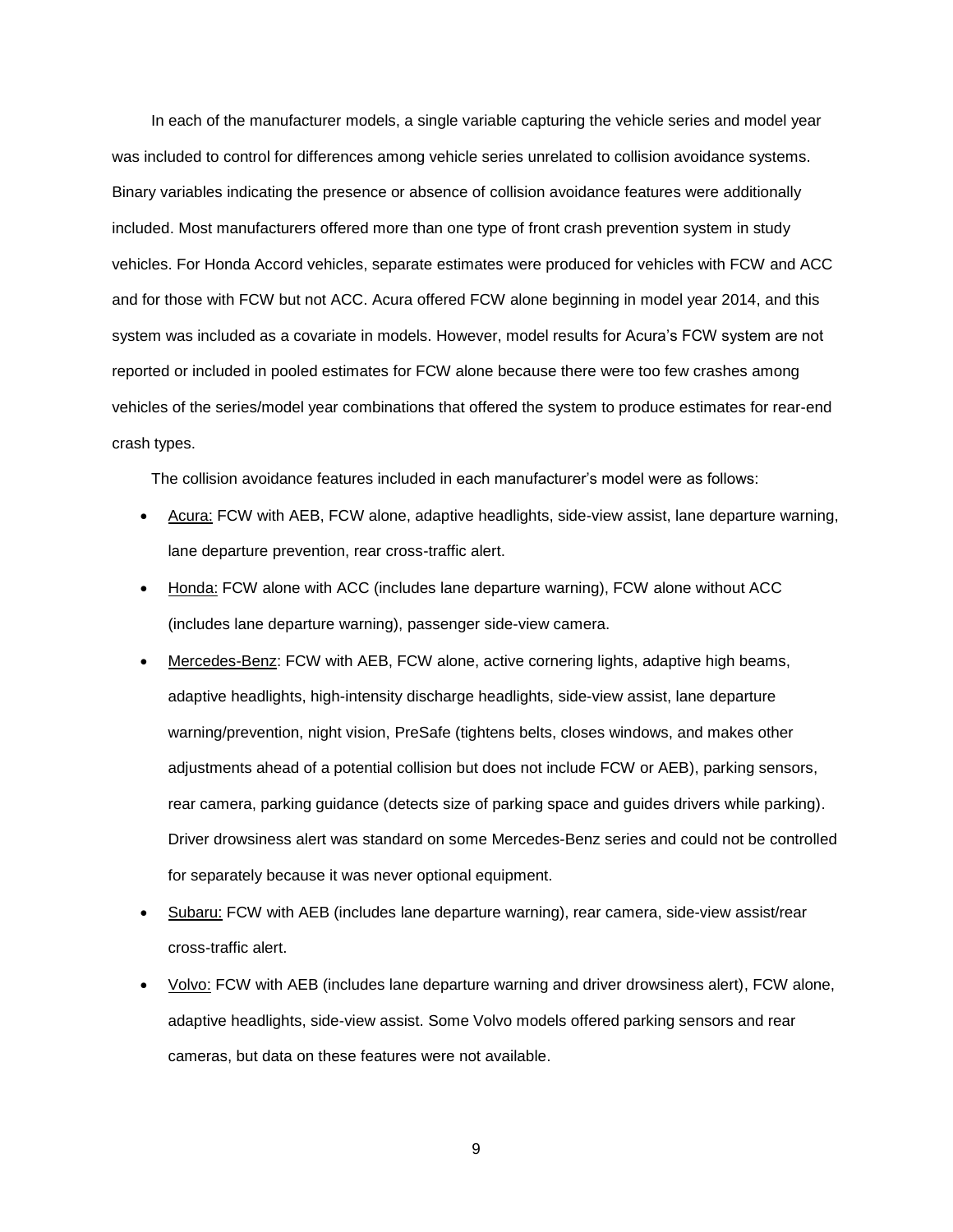Regressions resulted in rate ratios for FCW alone and FCW with AEB that indicated how crash involvement rates for vehicles with the system compared with vehicles without. Effect estimates for FCW systems alone and for FCW systems with AEB were pooled across automakers for each crash type examined using meta-analysis methods (e.g., as in Elvik, 2001). Heterogeneity was evaluated with the Q statistic (Shadish and Haddock, 1994), which indicated that a random effects model was necessary to combine estimates of the effect of FCW alone on all crashes. Thus, random effects models were used for all pooled estimates. To pool estimates, rate ratios were log-transformed. A weight was assigned to each estimate as follows:

$$
W_{i=\frac{1}{v_i+\sigma_\theta^2}}
$$

where  $v_i$  represents the estimate's variance and  $\sigma_{\theta}^2$  is a function of the Q statistic that represents the systematic variation among the estimated effects. The pooled effects for FCW alone or with AEB was calculated as follows:

$$
\overline{y} = exp\left(\frac{\sum_{i=1}^{g} w_i y_i}{\sum_{i=1}^{g} w_i}\right)
$$

where  $exp$  is the exponential function,  $y_i$  is the logarithm of each effect estimate,  $w_i$  is each estimate's weight, and  $g$  is the total number of estimates for that system type. Ninety-five percent confidence intervals were computed using the following equation:

$$
95\% CI = \overline{y} \times exp\left(\pm 1.96 \times \frac{1}{\sqrt{\sum_{i=1}^{g} w_i}}\right)
$$

where  $\overline{y}$  is the pooled effect estimate,  $g$  is the total number of estimates that were pooled, and  $w_i$  is each estimate's weight.

Effect estimates indicated that vehicles with FCW alone and vehicles with FCW and AEB had significantly lower crash involvement rates than vehicles without the systems when estimates and their 95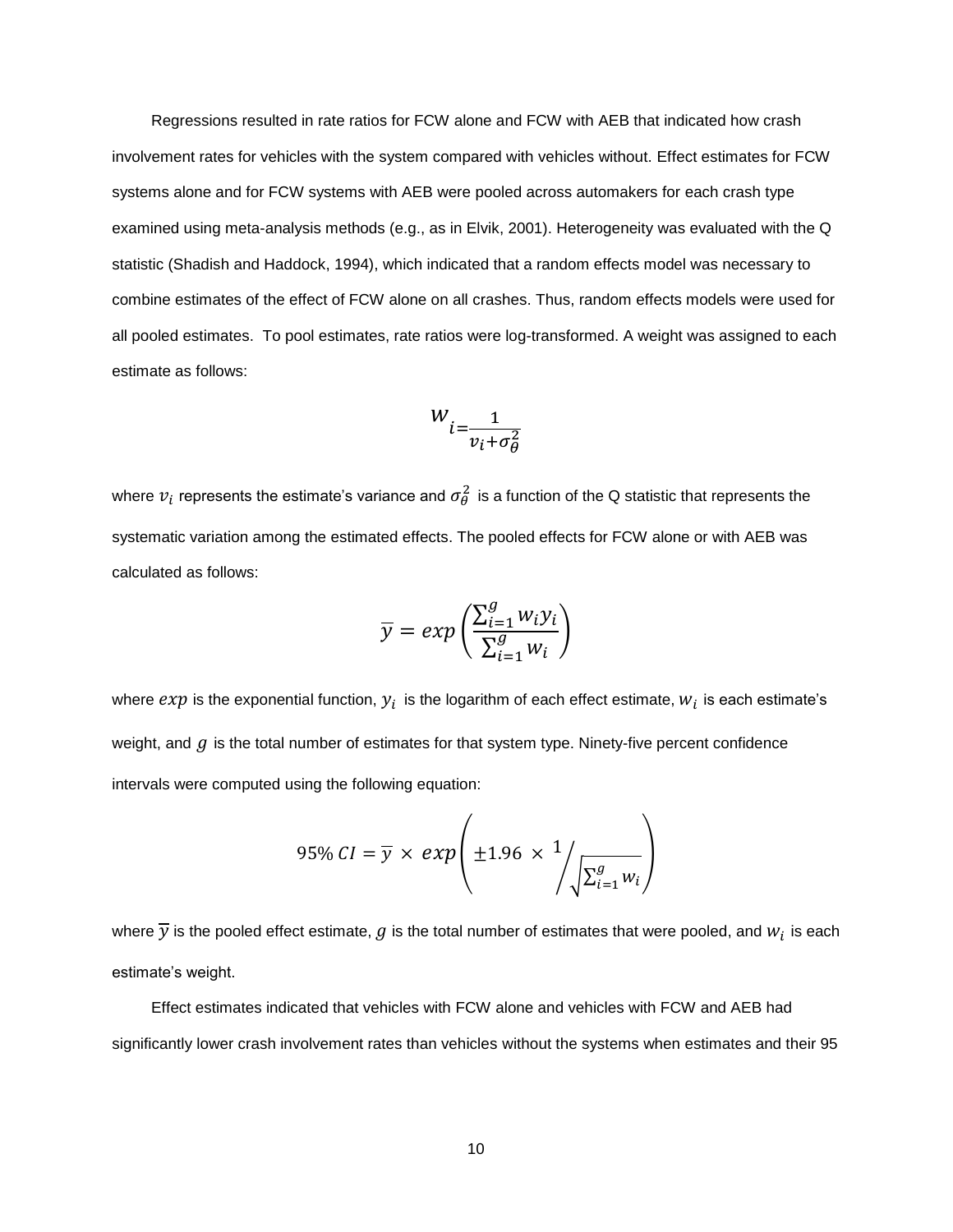percent confidence intervals were less than 1. Percentage reductions were expressed as the rate ratio minus 1, multiplied by 100.

# **3. Results**

### *3.1 All crash configurations and multi-vehicle crashes*

Study vehicles were involved in 68,299 crashes, 58,320 multi-vehicle crashes, 17,212 injury crashes, and 9,955 third-party injury crashes. All vehicles with FCW alone or with FCW and AEB were involved in fewer total and multi-vehicle crashes per insured vehicle year than study vehicles from the same manufacturer without front crash prevention systems. Vehicles with front crash prevention systems from 4 of the 5 manufacturers were involved in fewer injury or third-party injury crashes per insured vehicle year than vehicles from the same manufacturer without front crash prevention (Table 2).

Results of Poisson regressions examining the effects of FCW alone and FCW with AEB on crash involvement rates appear in Table 3. The results control for the vehicle series/model year combination, state, calendar year, other collision avoidance technologies on the vehicle, registered vehicle density of the vehicle garaging location, collision coverage deductible range, and the age, gender, marital status, and insurance risk of the rated driver. When the estimates of effectiveness were pooled across manufacturers, FCW alone was associated with reductions of 12 percent in all crash involvements (RR=0.88, 95% CI=0.79-0.98), 11 percent in multi-vehicle crash involvements (RR=0.88, 95% CI=0.81- 0.97), 15 percent in injury crash involvements (RR=0.85, 95% CI=0.76-0.96), and 6 percent in third-party injury crash involvements (RR=0.94, 95% CI=0.79-1.12) per insured vehicle year.

When the estimates of effectiveness for FCW with AEB were pooled across automakers, the system was associated with reductions of 6 percent in all crash involvements (RR=0.94, 95% CI=0.88-1.01), 5 percent in multi-vehicle crash involvements (RR=0.95, 95% CI=0.88-1.03), 2 percent in injury crash involvements (RR=0.98, 95% CI=0.86-1.12), and 9 percent in third-party injury crash involvements (RR=0.91, 95% CI=0.75-1.09) per insured vehicle year when controlling for the same covariates. The reductions in all, multi-vehicle, and injury crash involvement rates were significant for FCW alone. Other reductions were not significant.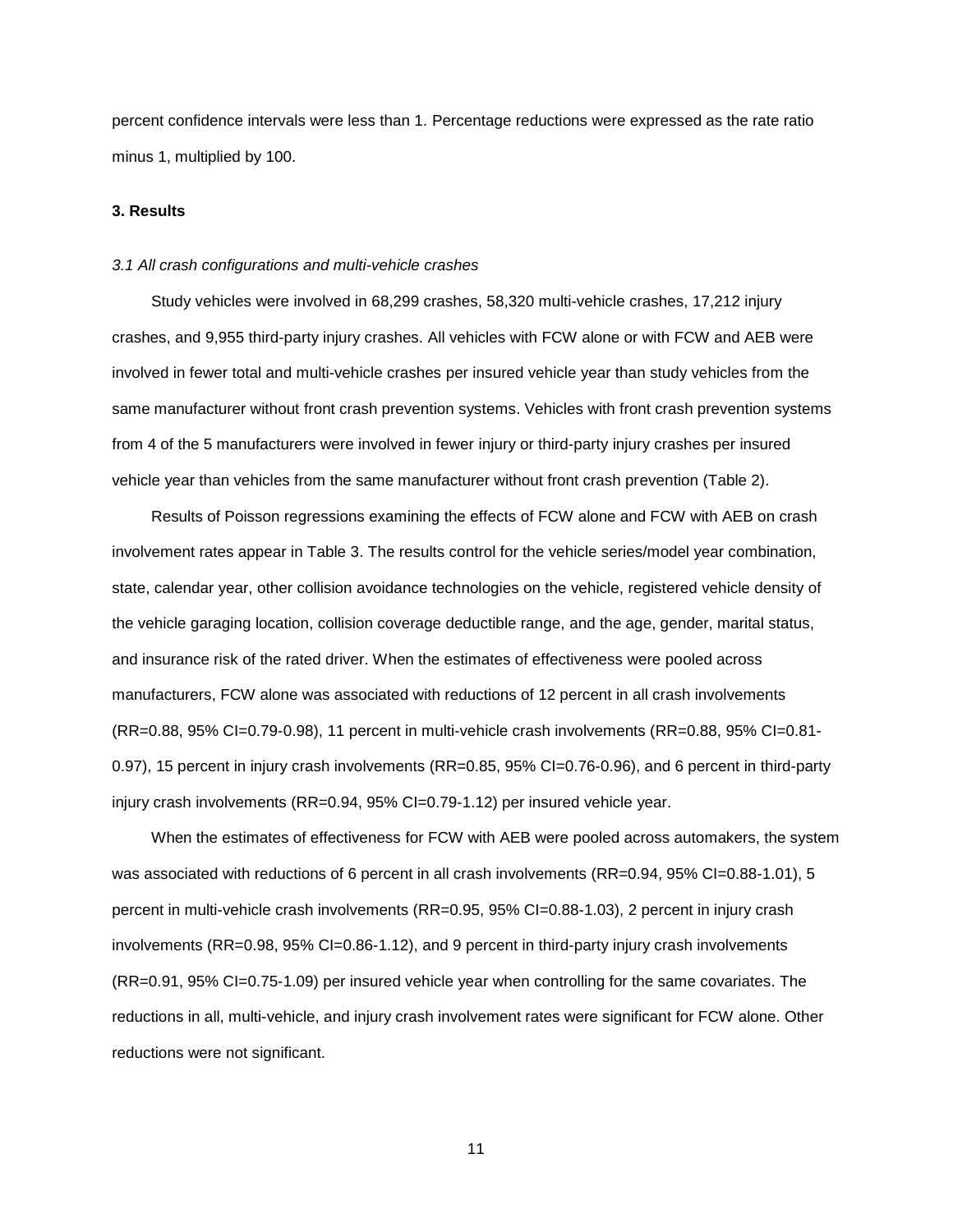| Make<br>System  |                   | Insured<br>vehicle<br>years | All     |         | Multi-vehicle |         | Injury  |         | Third-party injury |         |
|-----------------|-------------------|-----------------------------|---------|---------|---------------|---------|---------|---------|--------------------|---------|
|                 |                   |                             | Crashes | Rate    | Crashes       | Rate    | Crashes | Rate    | Crashes            | Rate    |
|                 |                   |                             |         | (x1000) |               | (x1000) |         | (x1000) |                    | (x1000) |
| Acura           | <b>FCW</b>        | 11,438                      | 305     | 26.7    | 268           | 23.4    | 66      | 5.8     | 44                 | 3.8     |
|                 | FCW + AEB         | 28,281                      | 777     | 27.5    | 670           | 23.7    | 170     | 6.0     | 109                | 3.9     |
|                 | No system         | 185,199                     | 5,967   | 32.2    | 5,024         | 27.1    | 1,399   | 7.6     | 907                | 4.9     |
| Honda           | FCW (no ACC)      | 95,925                      | 4,079   | 42.5    | 3,476         | 36.2    | 924     | 9.6     | 522                | 5.4     |
|                 | FCW (with<br>ACC) | 4,352                       | 142     | 32.6    | 123           | 28.3    | 41      | 9.4     | 22                 | 5.1     |
|                 | No system         | 120,846                     | 6,745   | 55.8    | 5,669         | 46.9    | 1,599   | 13.2    | 815                | 6.7     |
| <b>Mercedes</b> | <b>FCW</b>        | 18,475                      | 491     | 26.6    | 399           | 21.6    | 108     | 5.8     | 62                 | 3.4     |
| -Benz           | FCW + AEB         | 25,834                      | 735     | 28.5    | 604           | 23.4    | 196     | 7.6     | 102                | 3.9     |
|                 | No system         | 1,206,93<br>2               | 41,887  | 34.7    | 35,270        | 29.2    | 10,695  | 8.9     | 6,256              | 5.2     |
| Subaru          | FCW + AEB         | 15,645                      | 407     | 26.0    | 351           | 22.4    | 104     | 6.6     | 53                 | 3.4     |
|                 | No system         | 164,974                     | 4,431   | 26.9    | 3,638         | 22.1    | 1,085   | 6.6     | 586                | 3.6     |
| Volvo           | <b>FCW</b>        | 3,787                       | 93      | 24.6    | 77            | 20.3    | 27      | 7.1     | 17                 | 4.5     |
|                 | FCW + AEB         | 2,832                       | 65      | 23.0    | 54            | 19.1    | 16      | 5.7     | 12                 | 4.2     |
|                 | No system         | 106,488                     | 3,175   | 29.8    | 2,697         | 25.3    | 782     | 7.3     | 448                | 4.2     |

**Table 2.** Crash involvement rates of study vehicles with FCW alone, with FCW with AEB, and without front crash prevention systems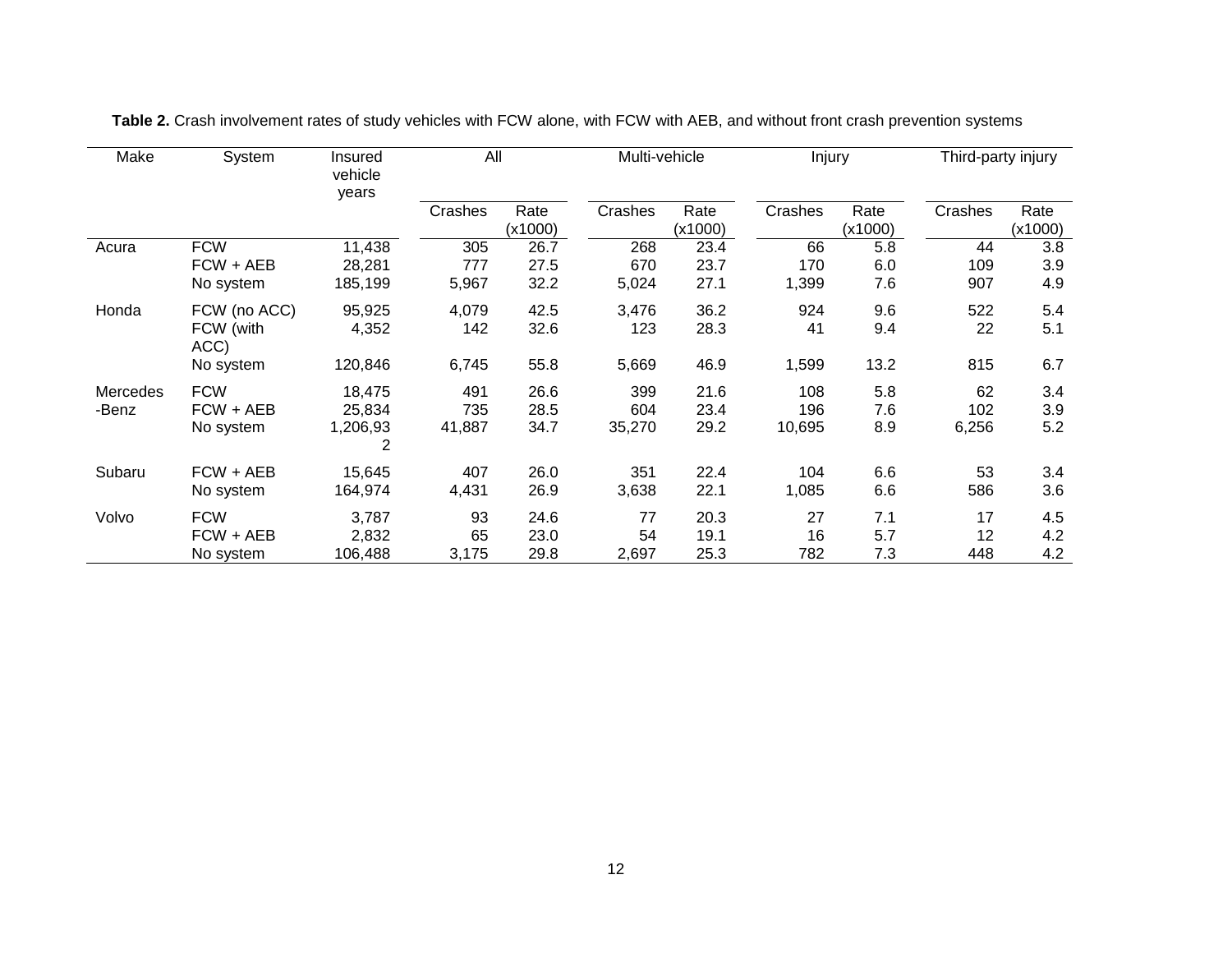| System           | Rate ratio (95% confidence interval) |                  |                     |                   |  |  |
|------------------|--------------------------------------|------------------|---------------------|-------------------|--|--|
|                  | All                                  | Multi-vehicle    | <b>Injury</b>       | Third-party       |  |  |
|                  |                                      |                  |                     | injury            |  |  |
| FCW alone        |                                      |                  |                     |                   |  |  |
| Honda (no ACC)   | 0.87(0.81, 0.94)                     | 0.89(0.82, 0.96) | 0.83(0.72, 0.97)    | 0.97(0.78, 1.20)  |  |  |
| Honda (with ACC) | 0.73(0.62, 0.88)                     | 0.75(0.62, 0.91) | 0.85(0.61, 1.18)    | 0.95(0.60, 1.51)  |  |  |
| Mercedes-Benz    | 0.98(0.89, 1.07)                     | 0.96(0.87, 1.07) | $0.81$ (0.67, 0.98) | 0.80(0.61, 1.03)  |  |  |
| Volvo            | 0.92(0.73, 1.15)                     | 0.90(0.70, 1.16) | 1.25(0.82, 1.91)    | 1.39 (0.81, 2.39) |  |  |
| FCW alone pooled | 0.88(0.79, 0.98)                     | 0.89(0.81, 0.97) | 0.85(0.76, 0.96)    | 0.94(0.79, 1.12)  |  |  |
| FCW + AEB        |                                      |                  |                     |                   |  |  |
| Acura            | 0.95(0.79, 1.14)                     | 0.94(0.77, 1.16) | 0.95(0.68, 1.33)    | 0.90(0.57, 1.41)  |  |  |
| Mercedes-Benz    | 0.89(0.79, 1.01)                     | 0.89(0.77, 1.01) | 0.99(0.79, 1.25)    | 0.83(0.60, 1.14)  |  |  |
| Subaru           | 1.00(0.90, 1.11)                     | 1.02(0.91, 1.15) | 1.00(0.81, 1.24)    | 0.92(0.69, 1.24)  |  |  |
| Volvo            | 0.85(0.66, 1.10)                     | 0.87(0.66, 1.15) | 0.87(0.52, 1.46)    | 1.22 (0.67, 2.23) |  |  |
| FCW + AEB pooled | 0.94(0.88, 1.01)                     | 0.95(0.88, 1.03) | 0.98(0.86, 1.12)    | 0.91(0.75, 1.09)  |  |  |

**Table 3.** Adjusted rate ratios from Poisson regression models examining the effects of FCW alone and FCW with AEB on crash involvement rates

#### *3.2 Rear-end crashes*

Study vehicles were the striking vehicle in 7,490 rear-end crashes, 2,267 rear-end injury crashes, and 1,964 rear-end third-party injury crashes. In the 22 states where striking vehicles could be identified, there were 64,210 crashes involving study vehicles. Rear-end striking crashes made up 12 percent of all crash involvements in these states, with a larger percentage among vehicles without front crash prevention (12%) than among vehicles with FCW alone (9%) or FCW with AEB (8%).

Among the 15,802 injury crash involvements in these states, the percentage of injury crash involvements that were rear-end striking crashes was larger among vehicles without front crash prevention (15%) than among vehicles with FCW alone (12%) or FCW with AEB (9%). Only 4 percent of rear-end injury crashes involved fatalities or serious (A-level) injuries. For each manufacturer, vehicles with front crash prevention systems were involved in fewer rear-end striking crashes of all types per insured vehicle year than vehicles without front crash prevention (Table 4).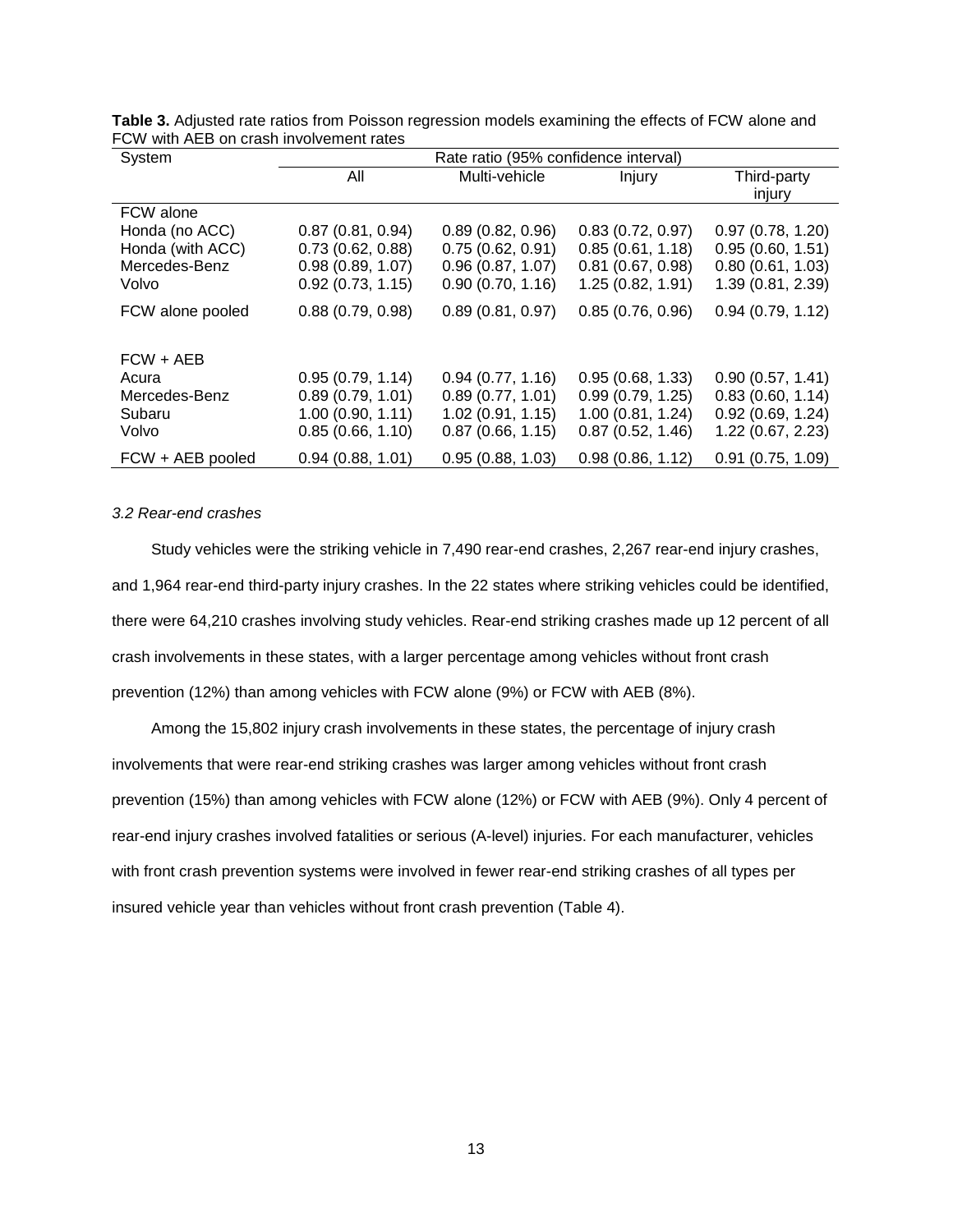| Make              | System                                      | Insured<br>vehicle<br>years   | All               |                   | Injury            |                      | Third-party injury        |                      |  |
|-------------------|---------------------------------------------|-------------------------------|-------------------|-------------------|-------------------|----------------------|---------------------------|----------------------|--|
|                   |                                             |                               | Crashes           | Rate<br>(x1000)   | Crashes           | Rate<br>(x1000)      | Crashes                   | Rate<br>(x1000)      |  |
| Acura             | <b>FCW</b>                                  | 10,004                        | 15                | 1.5               | 5                 | 0.50                 | 5                         | 0.50                 |  |
|                   | FCW + AEB                                   | 24,456                        | 56                | 2.3               | $12 \overline{ }$ | 0.49                 | 10                        | 0.41                 |  |
|                   | No system                                   | 167,726                       | 641               | 3.8               | 199               | 1.19                 | 178                       | 1.06                 |  |
| Honda             | FCW (no ACC)<br>FCW (with ACC)<br>No system | 86,989<br>3,873<br>110,104    | 341<br>10<br>616  | 3.9<br>2.6<br>5.6 | 99<br>4<br>174    | 1.14<br>1.03<br>1.58 | 77<br>4<br>129            | 0.89<br>1.03<br>1.17 |  |
| Mercedes<br>-Benz | <b>FCW</b><br>$FCW + AEB$<br>No system      | 16,216<br>23.977<br>1,122,116 | 46<br>60<br>4,992 | 2.8<br>2.5<br>4.4 | 18<br>19<br>1,543 | 1.11<br>0.79<br>1.38 | 16<br>15<br>1,369         | 0.99<br>0.63<br>1.22 |  |
| Subaru            | FCW + AEB<br>No system                      | 11.435<br>121,437             | 19<br>332         | 1.7<br>2.7        | 2<br>88           | 0.17<br>0.72         | $\overline{2}$<br>70      | 0.17<br>0.58         |  |
| Volvo             | <b>FCW</b><br>$FCW + AEB$<br>No system      | 3,020<br>2,285<br>94,409      | 7<br>5<br>350     | 2.3<br>2.2<br>3.7 | 2<br>2<br>100     | 0.66<br>0.88<br>1.06 | 2<br>$\overline{c}$<br>85 | 0.66<br>0.88<br>0.90 |  |

**Table 4.** Rear-end striking crash involvement rates of study vehicles with FCW alone, with FCW with AEB, and without front crash prevention systems

After controlling for the same covariates as in the previous models and with estimates pooled across automakers, Poisson regression revealed that FCW alone was associated with a 23 percent reduction in rear-end striking crash rates (RR=0.77, 95% CI=0.64-0.91) and FCW with AEB was associated with a 39 percent reduction (RR=0.61, 95% CI=0.46-0.79) (Table 5). Both reductions were significant.

However, FCW alone and FCW with AEB differed in the extent of their effectiveness in reducing rates of rear-end striking injury or third-party injury crashes (Table 5). FCW with AEB reduced rates of rear-end striking crashes with injuries 42 percent (RR=0.58, 95% CI=0.35-0.97) and with third-party injuries by 44 percent (RR=0.56, 95% CI=0.32-0.98). In contrast, FCW alone was associated with nonsignificant declines of 6 percent (RR=0.94, 95% CI=0.68-1.29) and 4 percent (RR=0.96, 95% CI=0.68-1.35), respectively, in rear-end striking injury and third-party injury crash rates.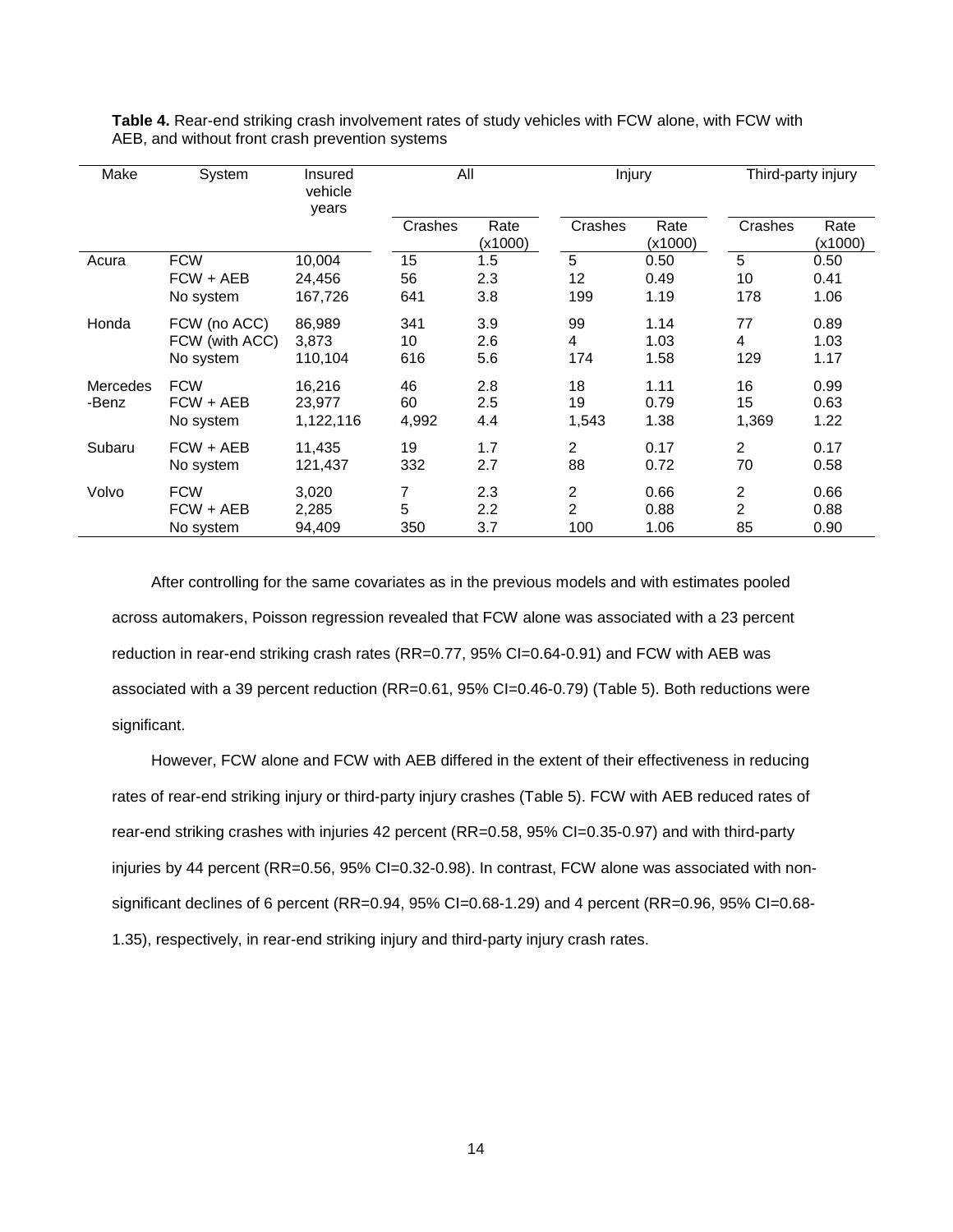| System           | RR (95% CI)         |                  |                                |  |  |  |
|------------------|---------------------|------------------|--------------------------------|--|--|--|
|                  | Rear-end            | Rear-end injury  | Rear-end third-party<br>injury |  |  |  |
| FCW alone        |                     |                  |                                |  |  |  |
| Honda (no ACC)   | 0.81(0.63, 1.03)    | 0.91(0.56, 1.47) | 0.88(0.51, 1.50)               |  |  |  |
| Honda (with ACC) | 0.64(0.33, 1.23)    | 0.99(0.34, 2.89) | 1.23(0.41, 3.66)               |  |  |  |
| Mercedes-Benz    | 0.75(0.55, 1.01)    | 1.00(0.62, 1.61) | 1.03 (0.62, 1.73)              |  |  |  |
| Volvo            | 0.66(0.29, 1.49)    | 0.65(0.14, 2.89) | 0.65(0.14, 3.01)               |  |  |  |
| FCW alone pooled | 0.77(0.64, 0.91)    | 0.94(0.68, 1.29) | 0.96(0.68, 1.35)               |  |  |  |
| $FCW + AEB$      |                     |                  |                                |  |  |  |
| Acura            | 0.53(0.27, 1.04)    | 0.58(0.21, 1.61) | 0.34(0.08, 1.41)               |  |  |  |
| Mercedes-Benz    | 0.67(0.44, 1.01)    | 0.63(0.31, 1.29) | 0.63(0.31, 1.28)               |  |  |  |
| Subaru           | 0.54(0.34, 0.88)    | 0.21(0.05, 0.86) | 0.26(0.06, 1.08)               |  |  |  |
| Volvo            | $0.71$ (0.28, 1.76) | 1.20(0.28, 5.16) | 1.37 (0.32, 5.92)              |  |  |  |
| FCW + AEB pooled | $0.61$ (0.46, 0.79) | 0.58(0.35, 0.97) | 0.56(0.32, 0.98)               |  |  |  |

**Table 5.** Adjusted rate ratios from Poisson regression models examining the effects of FCW alone and with AEB on rates of rear-end striking crash involvement rates

# **4. Discussion**

Consistent with earlier insurance claim analyses, front crash prevention systems appear to be highly effective in reducing police-reported rear-end crashes in the United States. FCW with AEB was associated with slightly larger reductions in rear-end striking crash rates than FCW alone, although the difference in estimated effectiveness between the systems was not significant. FCW with AEB significantly reduced rates of rear-end striking crashes with injuries and third-party injuries, but FCW alone did not. This benefit for AEB is consistent with the system's potential to mitigate the severity of rearend crashes that do occur by reducing the striking vehicle's speed.

The estimated reductions of 39 percent, 42 percent, and 44 percent in rear-end striking crash rates of all severities, with injuries, and with third-party injuries, respectively, for vehicles with FCW and AEB in the current study are nearly identical to the estimated reductions associated with low-speed AEB of 41 percent, 47 percent, and 48 percent, respectively, in U.S. police-reported crashes (Cicchino, 2016). They are also very similar to the 38-45 percent reduction in rear-end striking crash rates found in Swedish insurance data for Volvos with FCW and AEB (Issakson-Hellman & Lindman, 2015a), the 35-41 percent reduction in police-reported rear-end striking injury crash rates found in Europe and elsewhere for lowspeed AEB (Fildes et al., 2015; Rizzi et al., 2014).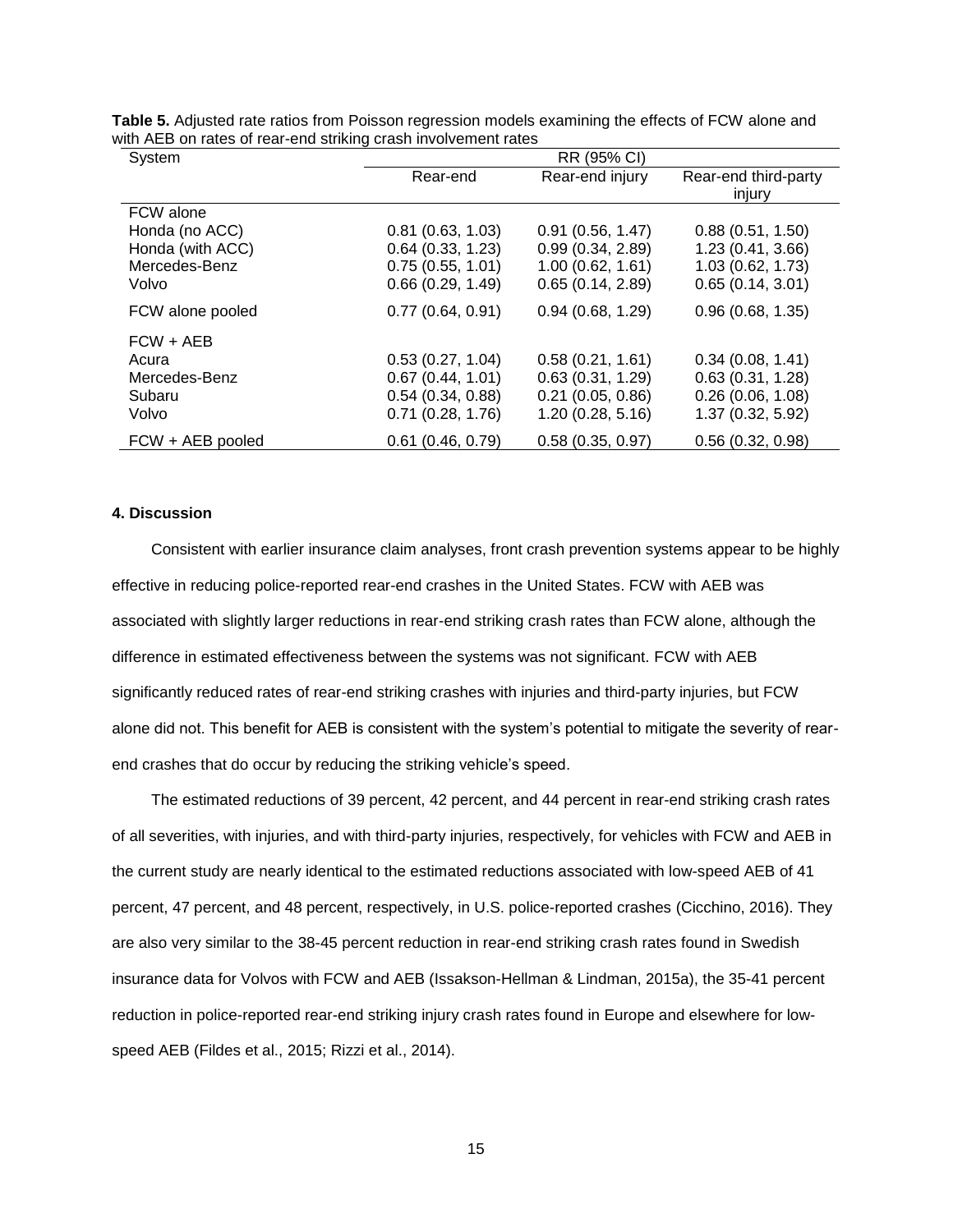FCW with AEB and FCW alone reduced total crash involvement rates by 6 percent and 12 percent, respectively, although only the reduction for FCW alone reached significance. The difference in effect sizes between the system types was not significant. It is possible that these systems will have a larger effect on all police-reported crashes when they are installed in all vehicles, because strikes in rear-end crashes made up a smaller percentage of all crash involvements among study vehicles without front crash prevention systems (12%) than they do among national crash involvements (18% in 2013) (Insurance Institute for Highway Safety, 2015). This may be partly because all study vehicles were either luxury vehicles or new vehicles, whose drivers may be less likely to strike other vehicles. It is welldocumented that newer vehicles are involved in proportionally fewer frontal impacts and more rear impacts than older vehicles (e.g., Farmer, 1996; Kahane & Hertz, 1998).

The multi-vehicle and third-party injury crashes examined in the current study are similar to the types of crashes covered by property damage liability claims and bodily injury liability claims, respectively, in insurance data. Reductions in police-reported multi-vehicle crash rates associated with FCW alone in the current study are consistent with the reductions in property damage liability claim rates found by HLDI (2012a, 2012b, 2013, 2015a, 2015b) when examining vehicles from the same automakers (Table 6). Reductions in police-reported multi-vehicle crashes for vehicles with FCW plus AEB were slightly smaller than reductions in property damage liability claim rates (Table 6), and it is unclear why that is the case.

HLDI generally found larger benefits on rates of bodily injury liability claims than the present study found on third-party injury crash rates (Table 6). Doyle et al. (2015) similarly reported a large reduction in third-party injury claim rates for the Volkswagen Golf 7's AEB system. One possible explanation for this discrepancy is that injuries recorded by the police do not reliably reflect injuries treated by medical personnel (Farmer, 2003). In particular, whiplash is a common injury among struck vehicle occupants in rear-end crashes (Zuby et al., 1999), and whiplash may not yet be symptomatic when police respond to the crash scene.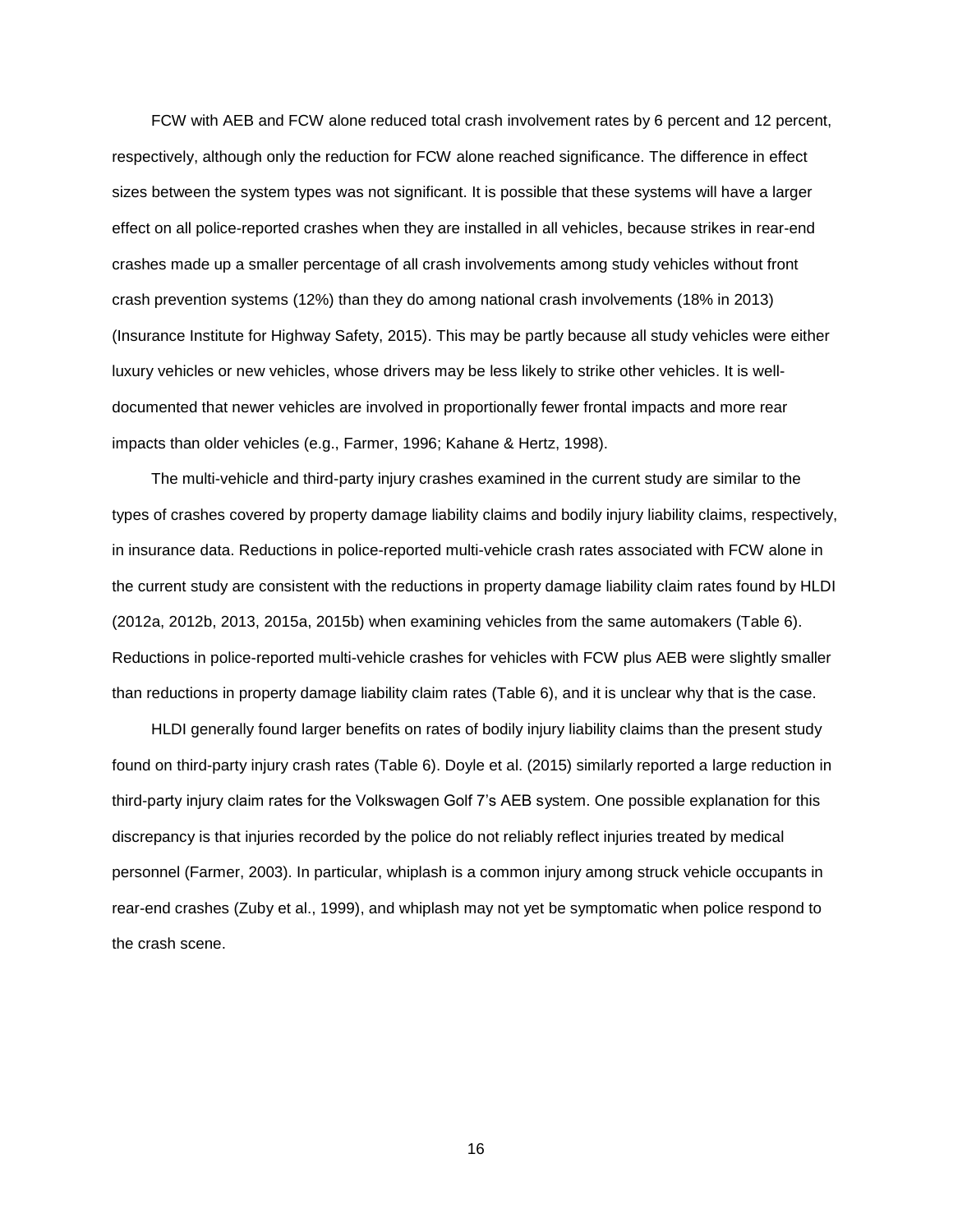**Table 6.** Percentage reductions in insurance claim rates associated with FCW alone and with AEB (HLDI 2012a, 2012b, 2013, 2015a, 2015b) compared with reductions in police-reported crash involvement rates in the current study

|             |               | Crashes of all severities                   |            | Crashes with third-party injuries                |            |
|-------------|---------------|---------------------------------------------|------------|--------------------------------------------------|------------|
| System      | Study         | Measure                                     | Percentage | Measure                                          | Percentage |
|             |               |                                             | reduction  |                                                  | reduction  |
| FCW alone   | <b>HLDI</b>   | Property damage<br>liability claims         | $7 - 13%$  | Bodily injury<br>liability claims                | $4 - 24%$  |
|             | Current study | Police-reported<br>multi-vehicle<br>crashes | 11%        | Police-reported<br>third-party<br>injury crashes | 6%         |
| $FCW + AEB$ | HLDI          | Property damage<br>liability claims         | 10-15%     | Bodily injury<br>liability claims                | 14-35%     |
|             | Current study | Police-reported<br>multi-vehicle<br>crashes | 5%         | Police-reported<br>third-party<br>injury crashes | 9%         |

It was also unexpected that reductions in rear-end injury crash involvement rates were small and not significant for FCW systems. This finding is inconsistent with how these systems reduced injury crash involvement rates significantly across all crash types in the current study, and reduced bodily injury liability claim rates by large amounts for some manufacturers studied by HLDI (2012b, 2015a). Analyses of rear-end crashes with injuries were based on small numbers of crashes, and so these estimates may change as more data accumulate.

Data were insufficient to compare the effectiveness of different versions of FCW and AEB systems. An important difference in systems was whether or not the vehicle also had an ACC system. ACC was paired with front crash prevention on all study vehicles except for some Honda Accords. ACC could affect rear-end crashes, and it is unclear how much of the effect of FCW and AEB in this study is because of ACC. Honda Accord vehicles without ACC had the lowest rear-end effectiveness estimate of all study systems, but differences are not large and not conclusive.

Other study limitations should be noted. Front crash prevention systems were offered as optional equipment on study vehicles, and vehicles with systems could be substantially more expensive than the same vehicles without. Analyses controlled for some characteristics that correlate with crash risk, but nevertheless drivers who chose to purchase optional packages or trim levels with systems may differ from drivers who did not purchase the systems, even after controlling for these factors. The effect sizes reported here may be greater or less than the actual effects due to possible unknown differences between drivers.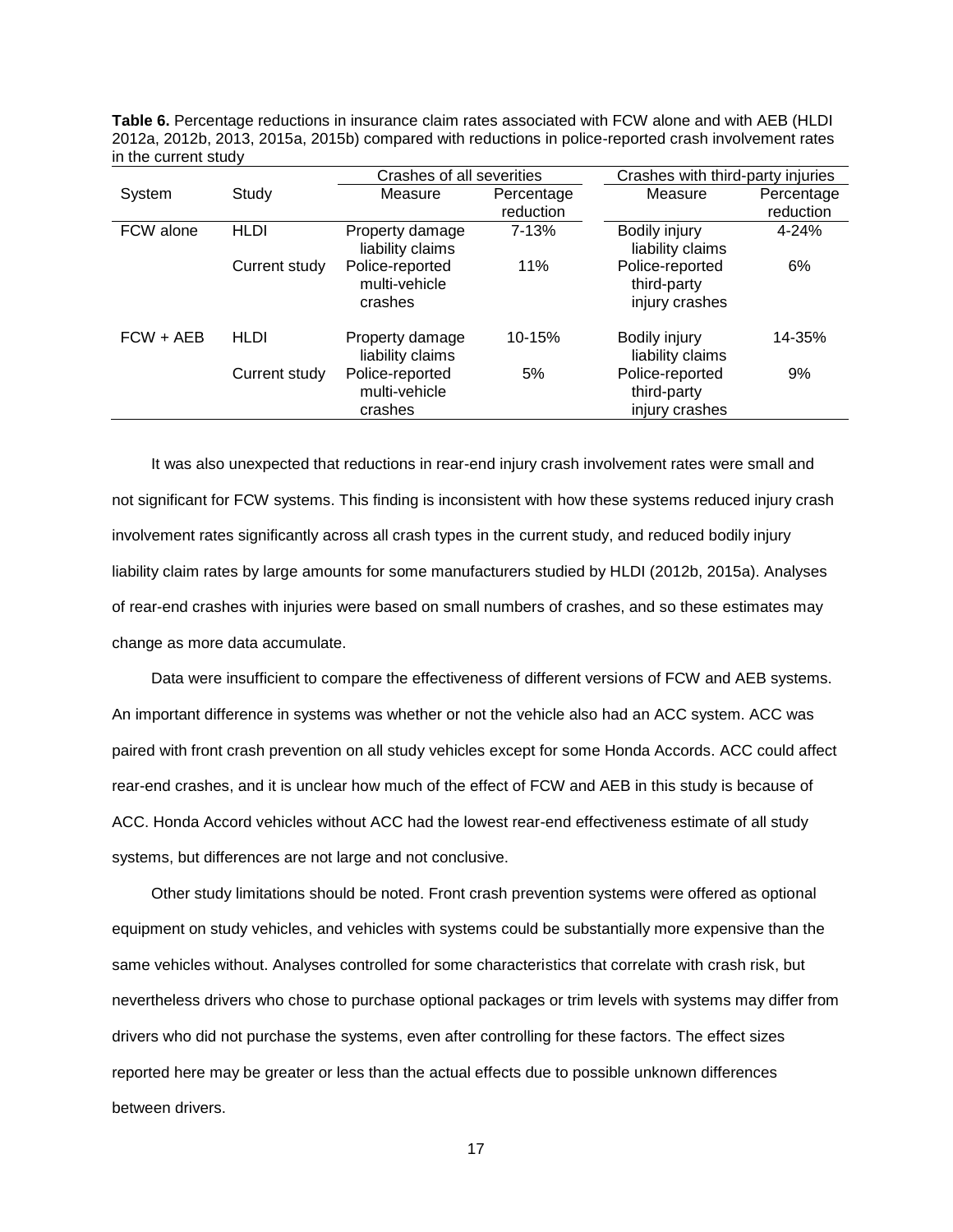Front crash prevention was packaged with lane departure warning in Honda Accord models, Subaru models, and Volvo models with AEB; AEB was also packaged with driver drowsiness alert on Volvos. It is unlikely that lane departure warning affected rear-end striking crash rates, but either system may have affected rates of all crash involvements and crash involvements with injuries.

Data collected from owners of vehicles with front crash prevention systems, including owners of some of the vehicles examined in this study, indicate that most say they always keep their systems turned on (Braitman, McCartt, Zuby, & Singer, 2010; Cicchino & McCartt, 2015; Eichelberger & McCartt, 2014a; Eichelberger & McCartt, 2014b) and nearly all were observed to have their systems turned on when their vehicles were serviced (Reagan & McCartt, 2016). Nevertheless, the status of front crash prevention systems in study vehicles at the time of the crash was not known.

### *4.1 Practical applications*

In summary, front crash prevention systems seem to be effective in preventing rear-end crashes, which are a common crash type. FCW with AEB appears to be somewhat more effective than FCW alone in reducing rear-end striking crashes, and also is effective in reducing rear-end striking crashes with injuries.

Approximately 700,000 of the 1.8 million U.S. police-reported rear-end crashes in 2013 and 300,000 injuries in those crashes could have been prevented if all vehicles were equipped with FCW with AEB that performs similarly as it did for study vehicles, representing 13 percent each of all police-reported crashes and injuries. This figure is similar to the approximately 750,000 police-reported crashes and 350,000 injuries in those crashes Cicchino (2016) estimated could have been prevented in 2013 if all vehicles were equipped with low-speed AEB. FCW with AEB was not operational on some vehicles in the current study below speeds of 10-20 mph, while the low-speed AEB system studied in Cicchino (2016) was not operational at speeds of 20 mph and above. AEB systems that perform at a full range of speeds would likely prevent more crashes and injuries than estimated in the current study and by Cicchino (2016).

#### **ACKNOWLEDGEMENTS**

The author would like to thank Adrian Lund, Chuck Farmer, David Zuby, and Anne McCartt of the Insurance Institute for Highway Safety, and Matt Moore of the Highway Loss Data Institute, for their input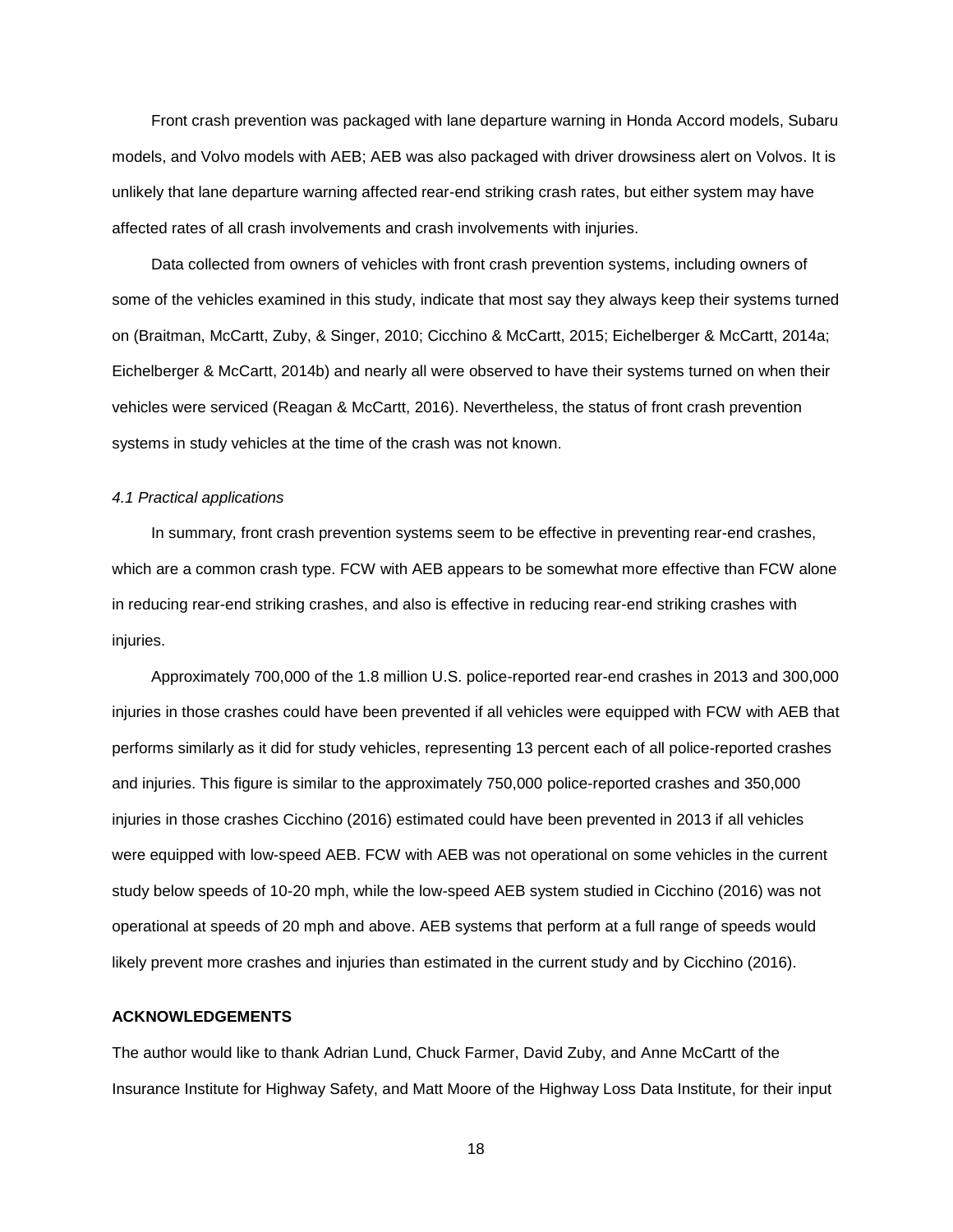that improved the design and statistical methods used in this study. She is also grateful to Laurie

Hellinga, Lisa Henke, and Bingling Wang of the Highway Loss Data Institute, who provided exposure and

vehicle feature data, and Jason Rubinoff and JoAnn Wells of the Insurance Institute for Highway Safety

for their assistance in obtaining and formatting state crash data. Pennsylvania data used herein was

supplied by the Pennsylvania Department of Transportation. The Pennsylvania Department of

Transportation specifically disclaims responsibility for any analyses, interpretations, or conclusions drawn

in this publication. This work was supported by the Insurance Institute for Highway Safety.

# **REFERENCES**

Braitman, K.A., McCartt, A.T., Zuby, D.S., & Singer, J. (2010). Volvo and Infiniti drivers' experiences with select crash avoidance technologies. Traffic Injury Prevention,11, 270-8. doi: 10.1080/15389581003735600

Cicchino, J.B. (2016). Effectiveness of Volvo's City Safety low-speed autonomous emergency braking system in reducing police-reported crash rates. Arlington, VA: Insurance Institute for Highway Safety.

Cicchino, J.B., & McCartt, A.T. (2015). Experiences of model year 2011 Dodge and Jeep owners with collision avoidance and related technologies. Traffic Injury Prevention,16, 298-303. doi: 10.1080/15389588.2014.936408

Doyle, M., Edwards, A., & Avery, M. (2015). AEB real-world validation using UK motor insurance claims data. Proceedings of the 24th International Technical Conference on the Enhanced Safety of Vehicles (ESV). Paper no. 15-0058.

Eichelberger, A.H., & McCartt, A.T. (2014a). Volvo drivers' experiences with advanced crash avoidance and related technologies. Traffic Injury Prevention*,*15, 187-95. doi: 10.1080/15389588.2014.936408

Eichelberger, A.H., & McCartt, A.T. (2014b). Toyota drivers' experiences with Dynamic Radar Cruise Control, the Pre-Collision System, and Lane-Keeping Assist. Arlington, VA: Insurance Institute for Highway Safety.

Elvik, R. (2001). Area-wide traffic calming schemes: a meta-analysis of safety effects. Accident Analysis & Prevention, 33, 327-36. doi: 10.1016/S0001-4575(00)00046-4

Farmer, C.M. (1996). Effectiveness estimates for center high mounted stop lamps: a six-year study. Accident Analysis & Prevention, 28, 201-8. doi: 10.1016/0001-4575(95)00054-2

Farmer, C.M. (2003). Reliability of police-reported information for determining crash and injury severity. Traffic Injury Prevention, 4*,* 38-44. doi: 10.1080/15389580309855

Farmer, C.M. (2010). The effect of electronic stability control on fatal crash risk. Arlington, VA: Insurance Institute for Highway Safety.

Farmer, C.M., & Lund, A.K. (2015). The effects of vehicle redesign on the risk of driver death. Traffic Injury Prevention*,*16, 684-90. doi: 10.1080/15389588.2015.1012584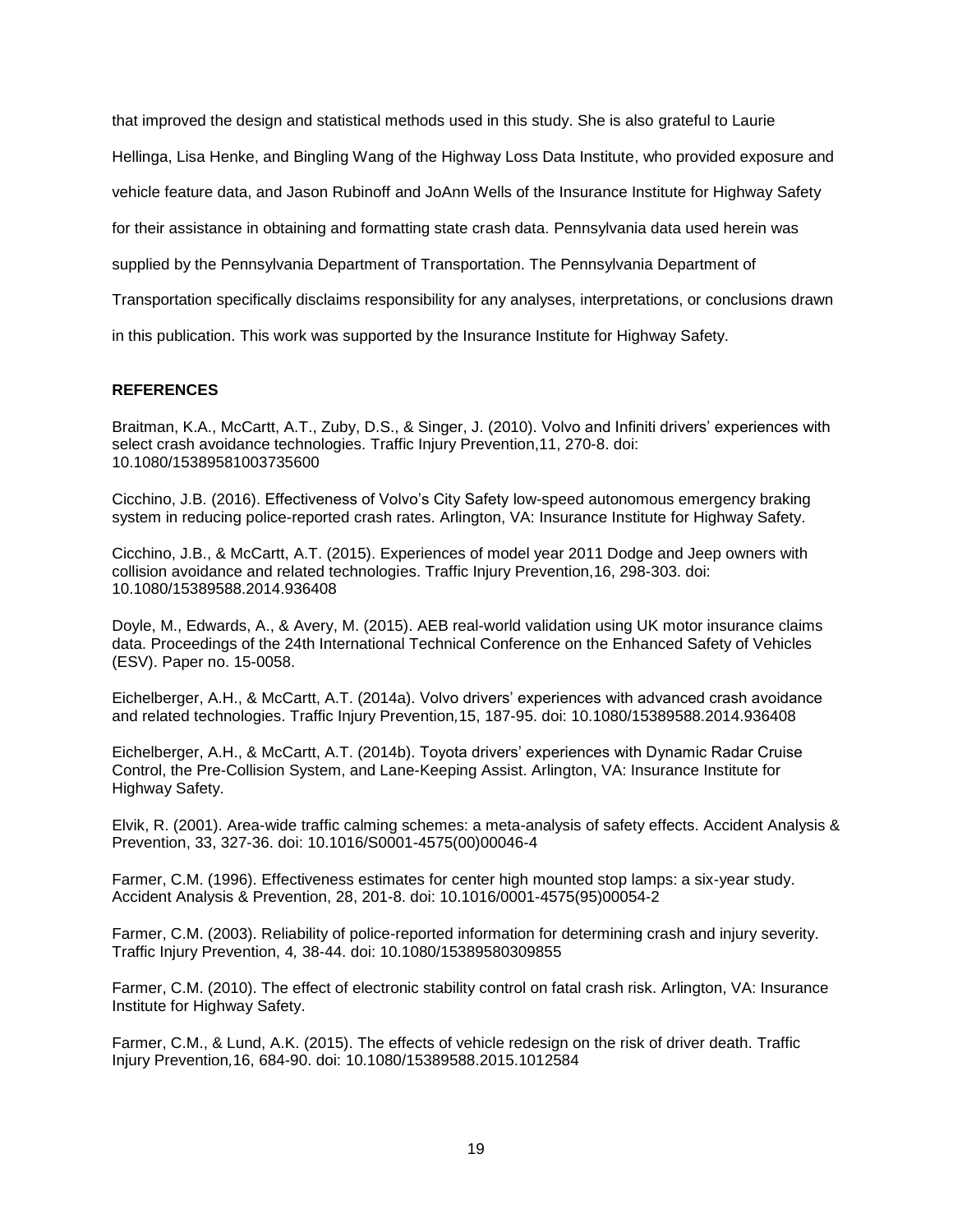Fildes, B., Keall, M., Bos, N., Lie, A., Page, Y., Pastor, C., Pennisi, L., Rizzi, M., Thomas, P., & Tingvall, C. (2015). Effectiveness of low speed autonomous emergency braking in real-world rear-end crashes. Accident Analysis & Prevention, 81, 24-9. doi:10.1016/j.aap.2015.03.029

Kahane, C.J., & Hertz, E. (1998). The long-term effectiveness of center high-mounted stop lamps in passenger cars and light trucks. Washington, DC: National Highway Traffic Safety Administration. Publication no. DOT HS 808 696.

Highway Loss Data Institute. (2013). Acura collision avoidance features – an update. Loss Bulletin, 30(15).

Highway Loss Data Institute. (2012a). Mercedes-Benz collision avoidance features: initial results. Loss Bulletin, 29(7)*.* 

Highway Loss Data Institute. (2012b). Volvo collision avoidance features: initial results*.* Loss Bulletin, 29(5).

Highway Loss Data Institute. (2015a). 2013-2015 Honda Accord collision avoidance features. Loss Bulletin, 32(33).

Highway Loss Data Institute. (2015b). Subaru collision avoidance features: an update. Loss Bulletin, 32(8).

Highway Loss Data Institute. (2015c).Volvo City Safety loss experience – a long-term update. Loss Bulletin, 32(1).

Insurance Institute for Highway Safety. (2015). [Unpublished analysis of 2013 data from the National Automotive Sampling System General Estimates System.]

Issakson-Hellman, I., & Lindman, M. (2015a). Evaluation of rear-end collision avoidance technologies based on real world crash data. Proceedings of the 3rd International Symposium on Future Active Safety Technology, Gothenberg, Sweden.

Issakson-Hellman, I., & Lindman, M. (2015b). Real-world performance of City Safety based on Swedish insurance data. Proceedings of the 24th International Technical Conference on the Enhanced Safety of Vehicles (ESV). Paper no. 15-0121.

Jermakian, J.S. (2011). Collision avoidance potential of four passenger vehicle technologies. Accident Analysis & Prevention, 43, 732-40. doi:10.1016/j.aap.2010.10.020

Kumagai, H. (2015). Analysis of decreasing traffic accidents with a driving support system. Presented at SAE Active Safety Symposium.

Reagan, I.J., & McCartt, A.T. (2016). Observed activation status of lane departure warning and forward collision warning of Honda vehicles at dealership service centers. Arlington, VA: Insurance Institute for Highway Safety.

Rizzi, M., Kullgren, A., & Tingvall, C. (2014). The injury crash reduction of low-speed Autonomous Emergency Braking (AEB) on passenger cars. Proceedings of IRCOBI Conference on Biomechanics of Impacts. Paper no. IRC-14-73.

Shaddish, W.R., & Haddock, C.K. (1994). Combining estimates of effect size. In Cooper H, Hedges LV (eds.), The Handbook of Research Synthesis. New York: Russel Sage Foundation, pp. 261-81.